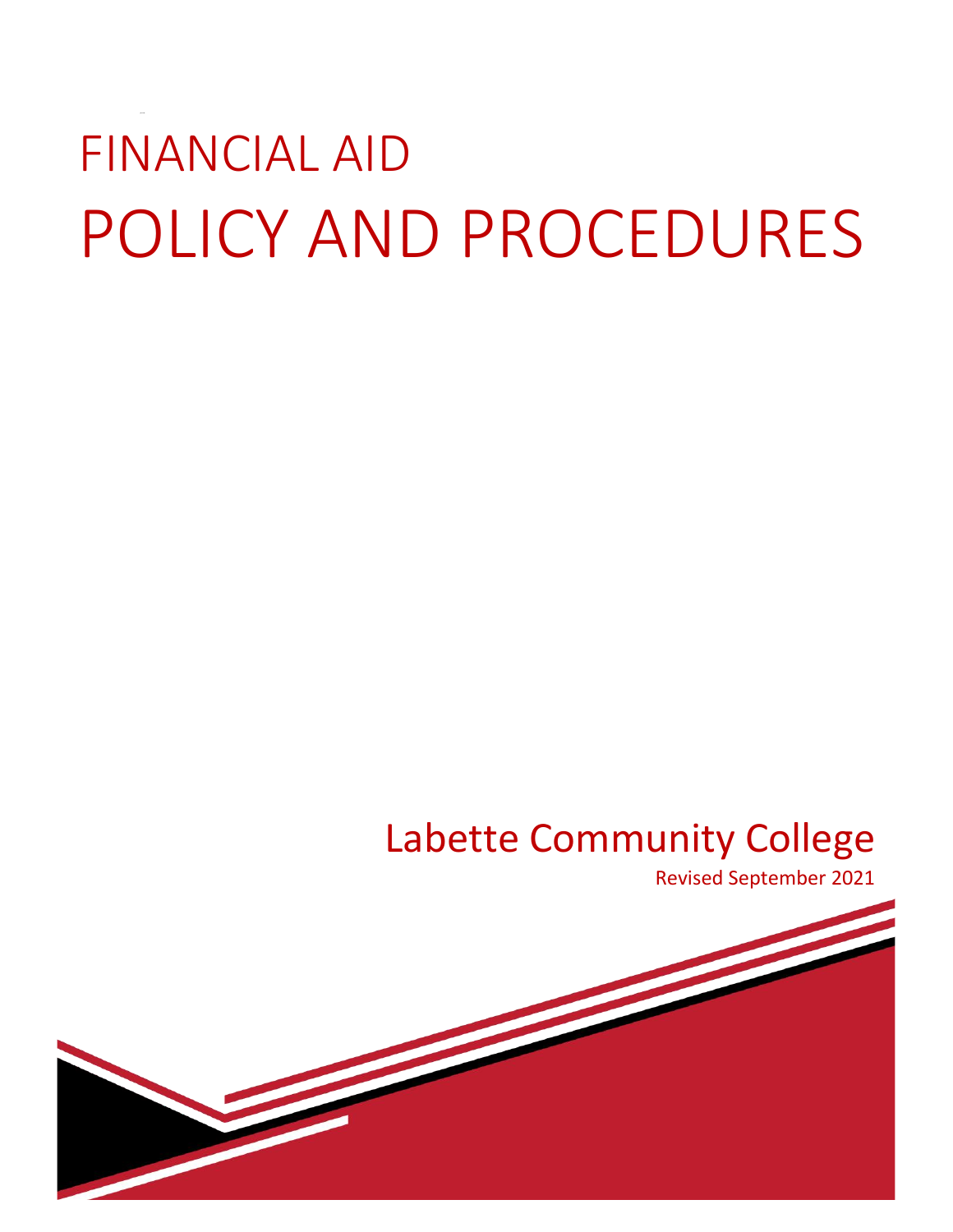# **Contents**

| Administrative Organization and Office Management3             |  |
|----------------------------------------------------------------|--|
|                                                                |  |
| Section 3: Participation in Student Financial Aid Programs4    |  |
| Section 4: Application for Aid and Requirements 5              |  |
| Application Process for Federal Financial Aid 5                |  |
|                                                                |  |
| Section 5: Federal Programs of Financial Assistance at LCC 7   |  |
|                                                                |  |
|                                                                |  |
|                                                                |  |
|                                                                |  |
| Federal Supplemental Educational Opportunity Grant (FSEOG)  11 |  |
|                                                                |  |
|                                                                |  |
| Work-Study Procedure for Processing Time-Sheets 12             |  |
|                                                                |  |
|                                                                |  |
|                                                                |  |
|                                                                |  |
| Federal Direct Loan Consumer Information 15                    |  |
|                                                                |  |
|                                                                |  |
|                                                                |  |
|                                                                |  |
|                                                                |  |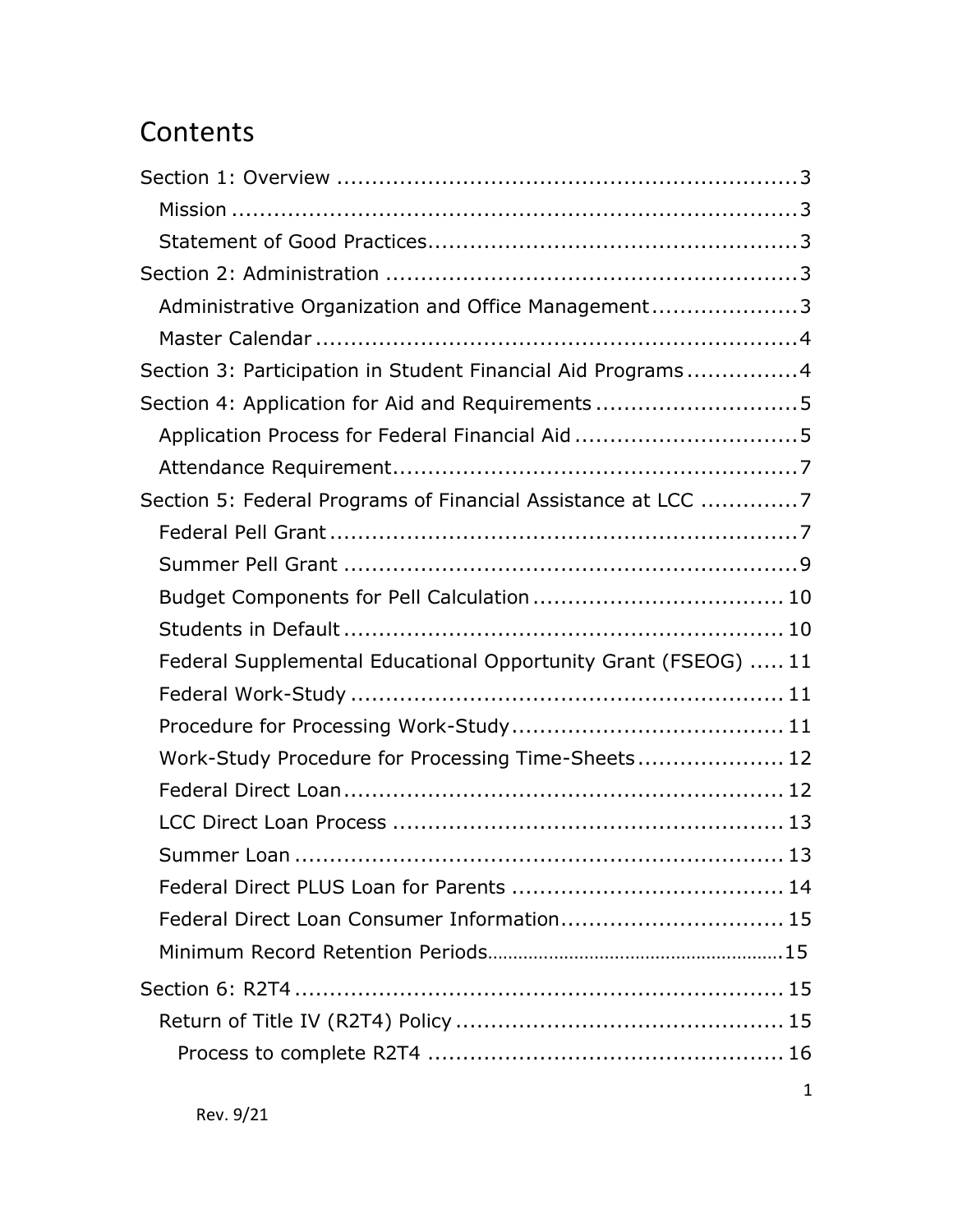| Section 9: Satisfactory Academic Progress Policy  21         |  |
|--------------------------------------------------------------|--|
|                                                              |  |
|                                                              |  |
| Eligibility and Enrollment Status for Retaking Coursework 22 |  |
|                                                              |  |
|                                                              |  |
|                                                              |  |
| Work-Study Procedure for Processing Time-Sheets  23          |  |
|                                                              |  |
|                                                              |  |
|                                                              |  |
|                                                              |  |
| Higher Education Emergency Relief Fund (HEERF)26             |  |
|                                                              |  |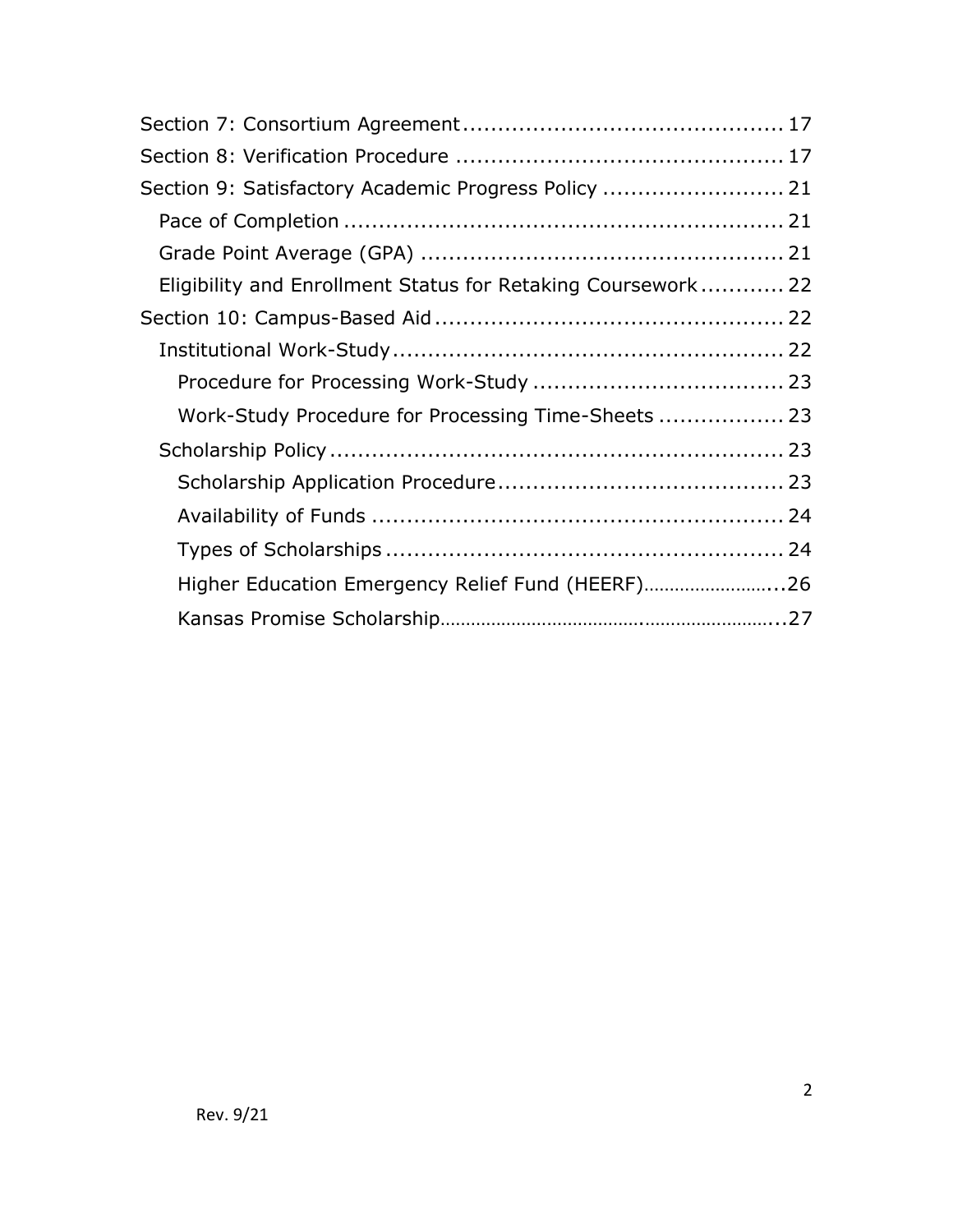# Section 1: Overview

## Mission

The mission of the Labette Community College (LCC) Financial Aid office is to provide federal, state, and institutional financial aid services accurately and timely in a respectful and welcoming manner that will assist students in completing their educational goals.

#### Statement of Good Practices

In order to accomplish the mission stated above, the LCC Financial Aid office adheres to the following practices:

- $\triangleright$  Every effort shall be made to meet the demonstrated need of all applicants in an ethical manner to the extent that funding will permit.
- $\triangleright$  All federal aid shall be awarded on the basis of demonstrated financial need as determined by the federal need analysis.
- $\triangleright$  Students will be counseled regarding the availability of aid, application procedures, fund delivery and general financial planning.
- $\triangleright$  A clear statement of actual cost of attendance, including both direct and indirect costs, shall be provided to applicants.
- $\triangleright$  All information regarding individual student files will be kept in strict confidentiality.
- $\triangleright$  Practices of good ethical conduct shall be maintained by the Financial Aid office staff.
- $\triangleright$  Open and effective communication will be maintained between the Financial Aid office, business office, registration office, admission's office, and the counseling and advisement center.

# Section 2: Administration

## Administrative Organization and Office Management

To provide students with ample opportunity for financial aid assistance, the Financial Aid office is open during the academic year Monday through Friday from 8:00am to 4:30pm, while summer hours are Monday through Thursday from 7:00am to 4:30pm. Financial aid information and detailed instructions are also on the LCC website.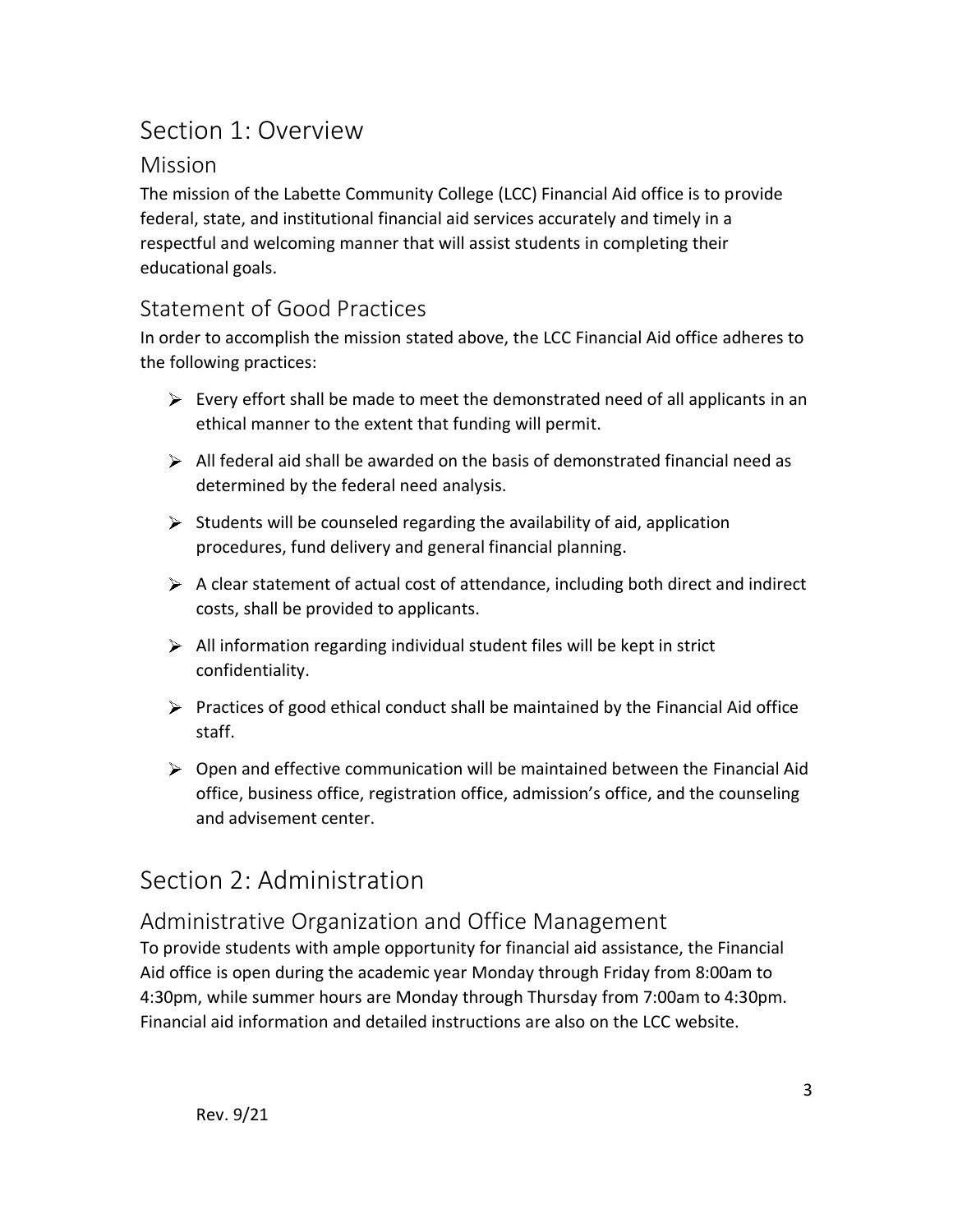Students can also access their financial aid account information via the REDZONE under the *Student* tab and *Financial Aid and Account Information*.

The Financial Aid office designates one employee who goes to area high schools to recruit and provide financial aid information and assistance. In addition, the financial aid staff is available to assist in informational sessions such as "financial aid nights" or other activities to offer financial aid information.

#### Master Calendar

The following functions are considered ongoing in the Financial Aid office:

- $\triangleright$  Auto loading ISIRS tracking for documents and notification of awards
- $\triangleright$  Processing Federal Direct Loan applications
- $\triangleright$  Monitoring federal and institutional work-study earnings
- $\triangleright$  Monitoring federal fund accounts
- $\triangleright$  Visiting with prospective students
- $\triangleright$  Counseling current students regarding cost, application procedures, and awards
- $\triangleright$  Processing and monitoring scholarships

Note: Veteran certifications are processed and monitored by the LCC Student Success Center. Default management services are provided by Wright International Student Services (WISS).

# Section 3: Participation in Student Financial Aid Programs

LCC is defined as an eligible institution for participation in the federal programs of student financial aid. To be an eligible institution, a school must meet a number of common elements defined by regulation. These elements consider the school's minimum program length, admission standards, degree or certificate programs, legal authorization, and accreditation.

Student eligibility, in general, is determined in accordance with section 668.32 of the General Provisions regulations. Eligibility requirements specific to LCC are addressed below.

- $\triangleright$  Students must have graduated from high school or received a GED
- $\triangleright$  Be a U.S. citizen or an eligible non-citizen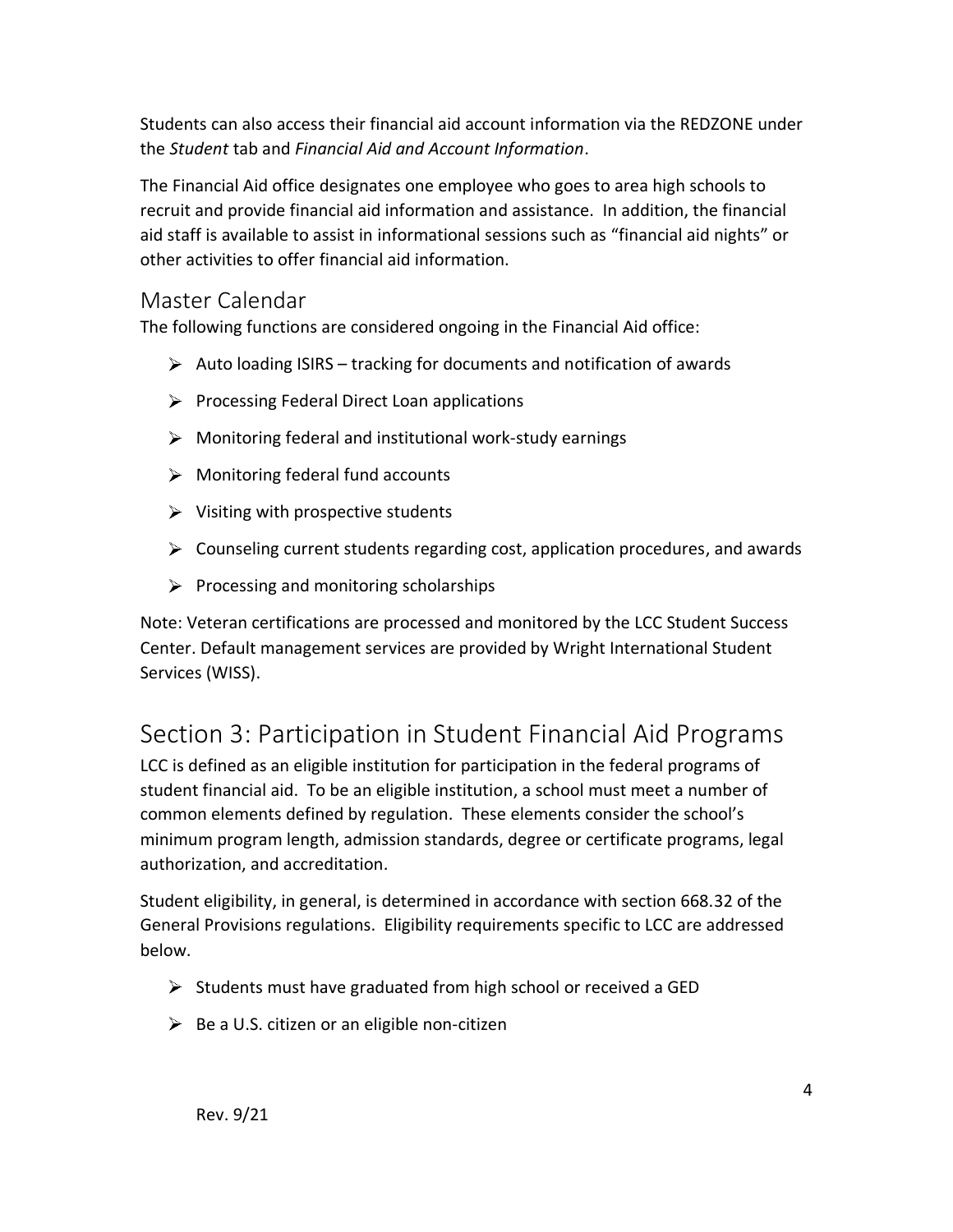- $\triangleright$  Students must be enrolled in a minimum of six credit hours to receive Federal Direct Loan
- $\triangleright$  The student receiving federal assistance must meet minimum satisfactory academic progress requirements. A copy of these requirements are included in Section 9: Satisfactory Academic Progress Policy.
- $\triangleright$  The student must be enrolled in an eligible program at LCC. An eligible program at LCC must either be a one-year certificate program (9 months) or a two-year degree program. This excludes such classes as EMT and other short-term certificate classes. If the student indicates that they are pursuing a two-year degree and is enrolled in at least one class which advances them toward earning that degree, a payment from Pell may be made if the student is eligible. If the student indicates that they are pursuing a one-year certificate in a program listed in the LCC catalog, and is enrolled in courses required for that program, a payment from Pell may be disbursed considering the certificate program hours. Students with a major listed of 'non-degree seeking' will not be considered for federal financial aid.

# Section 4: Application for Aid and Requirements

## Application Process for Federal Financial Aid

The following is a step-by-step description of the application process at LCC:

- 1. Student completes the FAFSA
- 2. Student receives an email confirming the process and the Student Aid Report (SAR)
- 3. The Financial Aid office receives the ISIR through EDConnect, which indicates that the student has completed the application and listed LCC as a school of choice. The ISIR is auto-loaded into the PowerFAIDS system and "tracking" begins
- 4. The tracking system requests appropriate documents from the student. For applicants not selected for verification, a Transcript Form must be completed. Official transcripts from all prior colleges or universities that the student has attended, and an official high school transcript or GED, must be received according to the LCC admissions policy in order to be considered for aid
- 5. Additional documents are requested from those students selected for verification. These documents may include the following, but are not limited to: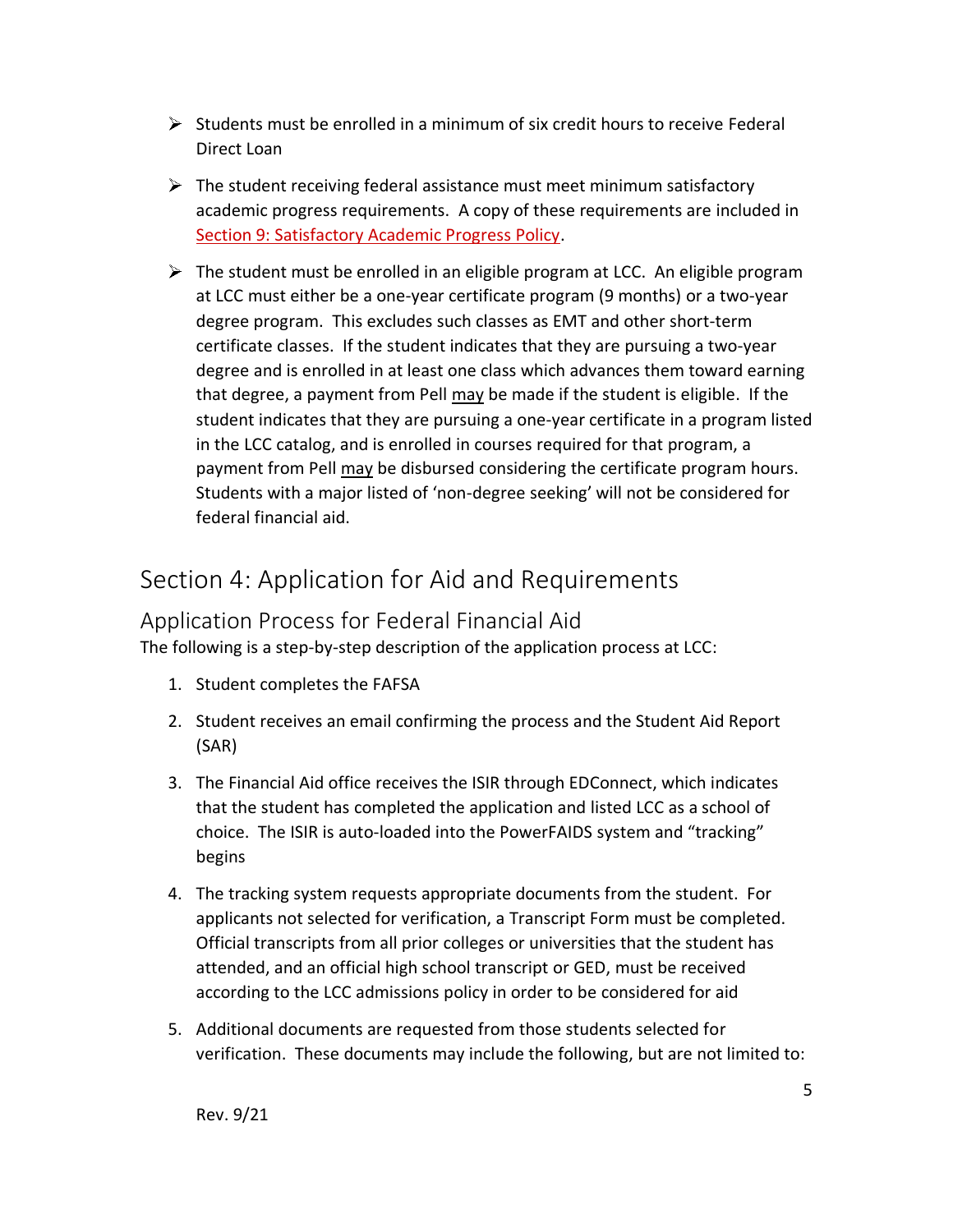- a. Household Form
- b. Student and/or Parent Income Form
- c. Standard Verification Form (V1)
- d. Custom Verification Form (V4)
- e. Aggregate Verification Form (V5)
- f. IRS Verification of Non-Filing
- g. Asset Information Form
- h. IRS Tax Return Transcript
- i. W2s
- j. IRS Tax Return and/or Amended Return
- k. Identification documentation such as SSN card, driver's license, birth certificates, etc.
- l. Documentation confirming marital status, orphan/ward of court, legal guardianship, homelessness or at risk of homelessness, etc.
- m. Unusual enrollment history documentation
- 6. Once a file is complete, the Financial Aid office reviews the student's enrollment status and awards all eligible awards, such as Pell grant, Direct loans, FSEOG and FWS.
- 7. An award letter is sent to the student. If enrollment changes, awards may be adjusted accordingly to match the current enrollment status.

Direct Loans are not packaged. Students may request loans by completing the Direct Loan Process. The Direct Loan Process may be found online by going to Direct Loan Process. Information on the Direct Loan Process will also be sent in the first informational letter sent to the student upon receipt of the FAFSA.

The LCC Financial Aid office strongly urges applicants to apply early because the process can take up to six weeks to complete. Applicants who do not have completed files by the early payment date each term need to enroll in the payment plan for their account charges through Nelnet by the end of the second week of classes.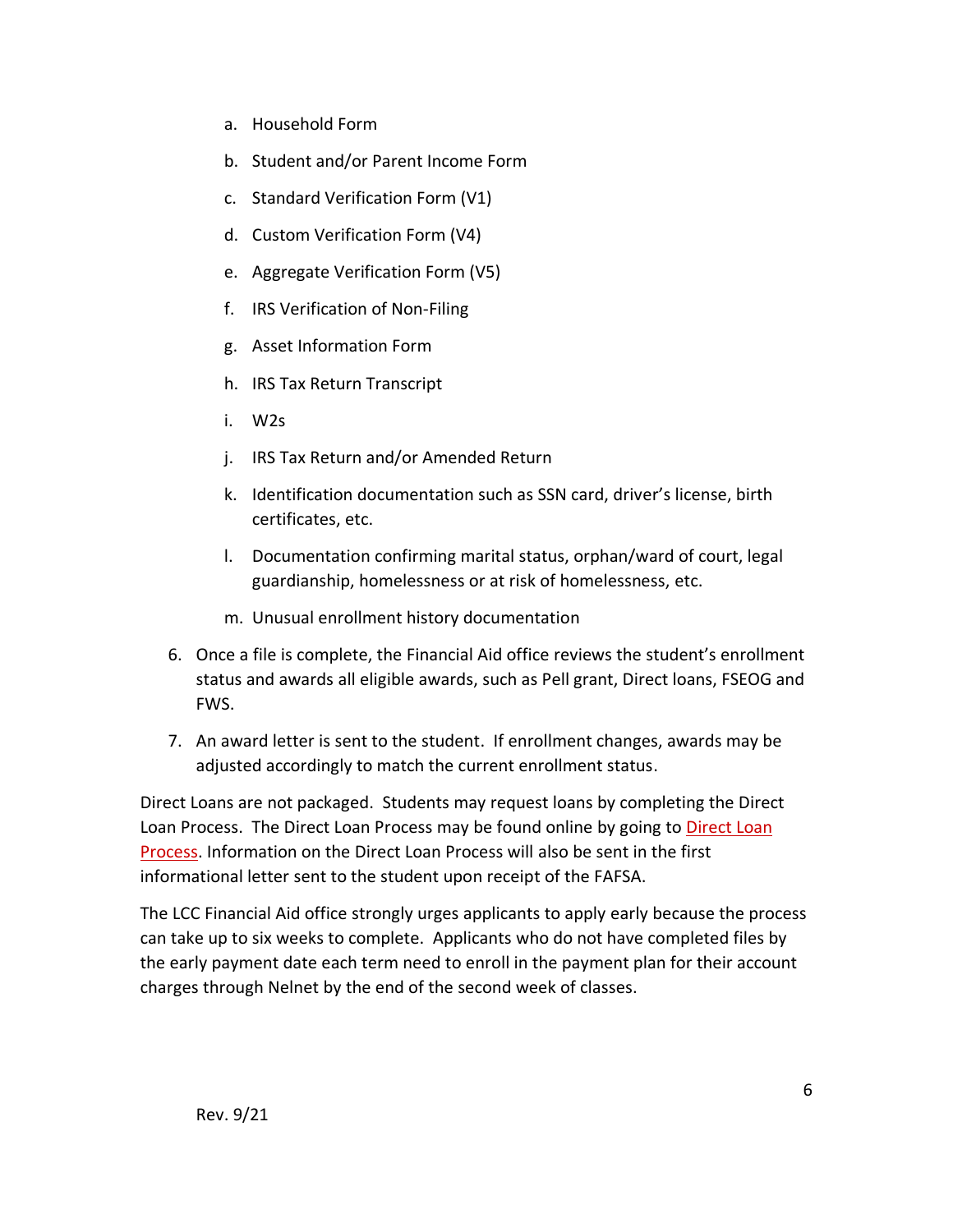## Attendance Requirement

For face-to-face courses, certification will be completed via the Redzone's attendance feature. Attendance will be taken using the Redzone each class period until cert rosters are completed, or roughly the first three weeks of class.

For online courses, students are required to take an online attendance quiz via the Redzone, where students certify themselves as attending via a yes/no quiz question. Once the student has marked themselves as attending the course, they are considered certified.

# Section 5: Federal Programs of Financial Assistance at LCC

Labette Community College participates in the following federal financial aid programs: Pell Grant, Supplemental Grant (FSEOG), Federal Work-Study, Federal Direct Subsidized and Unsubsidized Loan and Federal Direct PLUS Loan for Parents.

The student's financial aid package begins with their Cost of Attendance (COA). Cost of Attendance is an estimation made by the college that includes tuition and fees, room and board, transportation, books and supplies, miscellaneous and a computer allowance. Dependency status, residency and enrollment status also affect the budget. The Expected Family Contribution (EFC) is subtracted from the Cost of Attendance, leaving the student's need-based aid eligibility (also known as Unmet Need). If a student is enrolled in less than half time, the budget consists of tuition and fees, books and supplies, and transportation; costs associated with room and board, miscellaneous, and computer allowances are not considered when enrollment is less than half time.

## Federal Pell Grant

The Federal Pell Grant is the foundation of financial aid packaging and is available to all students who show eligibility through the Free Application for Federal Student Aid (FAFSA). To receive a payment the following guidelines must be met:

 $\triangleright$  The student must be enrolled in an eligible program at LCC and be degreeseeking with a declared major. An eligible program at LCC must either be a oneyear certificate program (9 months) or a two-year degree program. This excludes such classes as EMT and other short-term certificate classes. If the student indicates that they are pursuing a degree program or eligible certificate program and is enrolled in credit hours that go towards the student's major requirements, a payment from Pell may be made. Only classes that go toward the declared major or certificate are eligible for a payment from Pell.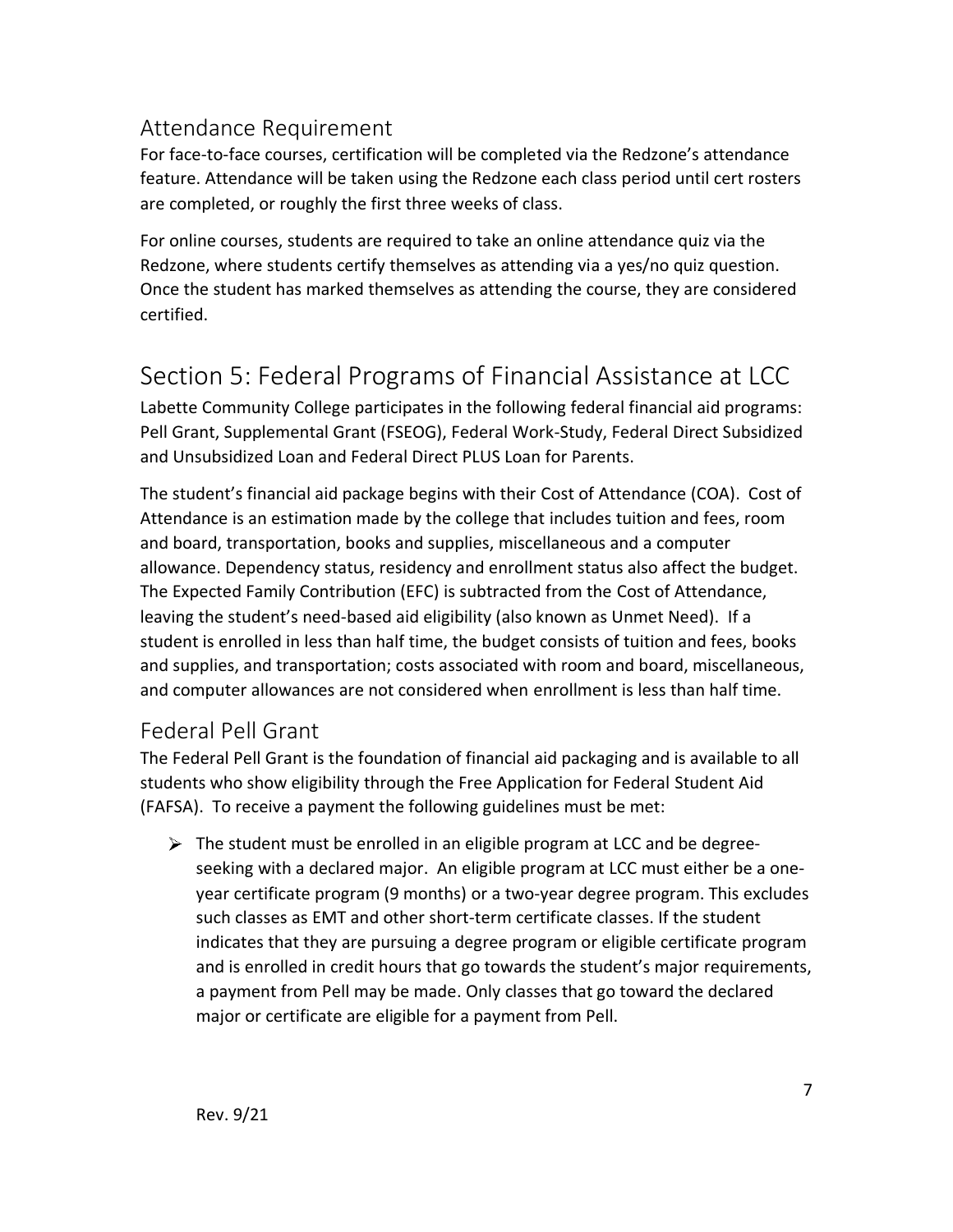- $\triangleright$  The student must file a FAFSA and the institution must receive a valid electronic Institutional Student Information Record (ISIR) by the last date of attendance. The student must be enrolled and eligible for payment. Institutional policy requires that the ISIR is valid, and all other documents including those necessary for verification must be in the student file before a payment is made. If the student does not complete the file before the end of the current semester, but enrolls for the subsequent term the same academic year, a retroactive payment will be made for the completed term at the same time payment is made for the current term. If the student completes a file after the end of the term and does not enroll again a payment cannot be made unless verification is in progress and a valid ISIR is on file. A student selected for verification by the institution or by the U. S. Department of Education must have their file complete no later than 45 days after the last date of attendance. The following deadlines are suggested to ensure a payment for the designated term: Fall semester: Dec.  $1^{st}$ ; Spring semester: May 1<sup>st</sup>; Summer semester: June 15<sup>th</sup>.
- $\triangleright$  If a student's ISIR is selected for verification and the verification results in corrections to the ISIR, a payment may be made up to 60 days following the completion of verification to allow time for the corrections and payments. A payment will be made no later than September 30 following the end of an award year.
- $\triangleright$  The amount of Pell grant funds a student may receive over their lifetime is limited by a federal law to be the equivalent of six years of full-time Pell grant funding. Since the maximum amount of Pell grant funding that students can receive each semester is equal to 50%, the 600% equivalent is equal to 12 fulltime semesters.
- $\triangleright$  Grant payments are calculated at the end of the certification period each term, after the registrar's office has recorded information from the instructor's certification roster. The payments are made approximately six (6) weeks following the beginning of each term.
- $\triangleright$  Awards will be calculated for all students having a completed, verified file. The Pell grant status (full time is 12 or more credit hours, ¾ time is 9 to 11 credit hours, ½ time is 6 to 8 credit hours, and less than ½ time is 5 credit hours or less) is determined by the number of hours in which a student is actively enrolled in classes going toward declared major, as of this date.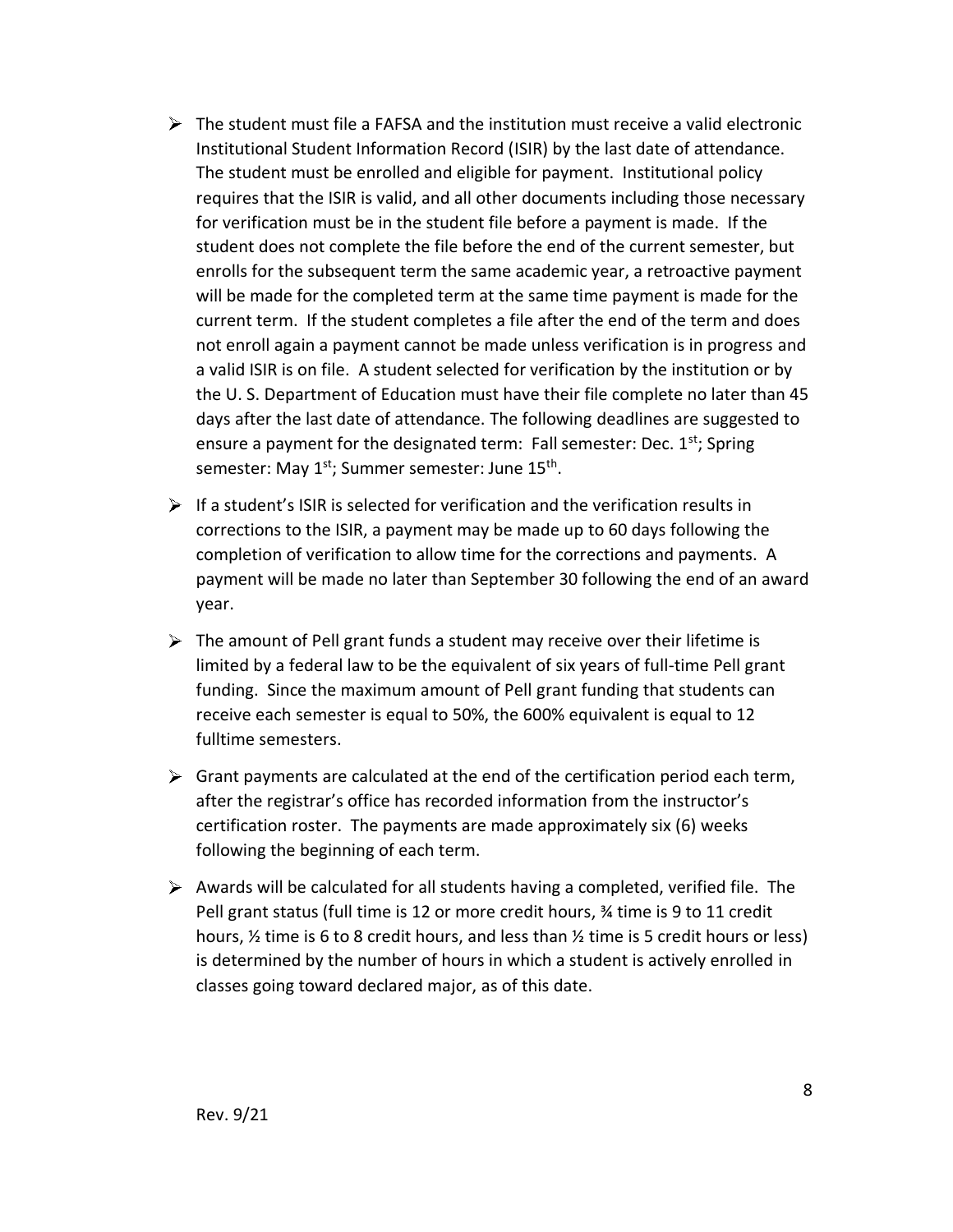- $\triangleright$  The award is transmitted by the Financial Aid office to the student's account in the business office. The business office pays institutional charges from the grant and disburses any remaining funds to the student.
- $\triangleright$  Students who enroll in additional classes or withdraw from classes after receiving their Pell disbursement will not be recalculated and will not receive an additional payment, or (in the case of a drop in status) may be required to return a portion of their original payment.
- $\triangleright$  As previously stated, any funds remaining after institutional charges are paid are refunded to the student. In accordance with federal guidelines, the following policies will be adhered to:
	- $\circ$  If a student is reported as roster-dropped for non-attendance from all classes on the certification day roster, the last day of attendance will be determined and post withdraw will be calculated and offered to eligible students. Students must have an award in place before dropping or withdrawing in order to be considered for a post withdrawal disbursement.
	- $\circ$  Return of Title IV Funds calculation will be performed for students who totally withdraw, as well as students who withdraw and/or fail all classes.
	- o Post withdraw disbursements will be calculated and offered to eligible students with completed files.

*The amount of Title IV financial aid that can be used to pay prior academic year institutional charges is limited to no greater than \$200.*

#### Summer Pell Grant

As of 2017-2018, year-round Pell will be available to eligible students.

Summer enrollment will be reviewed after certification rosters are completed at the Registrar's Office to determine all students' eligibility for summer federal financial aid. However, students are recommended to complete the LCC Application for Summer Financial Aid online, which is available on April 1st on the LCC website, or the student should notify the LCC Financial Aid office of their summer enrollment. This is recommended so that the student can be made aware of their eligibility before classes begin. This is also required in order to have potential book vouchers ready in time.

Students enrolled less than half-time in the summer are eligible for the Pell grant in the summer term if they have not yet received 100% of their Pell grant eligibility for the academic year.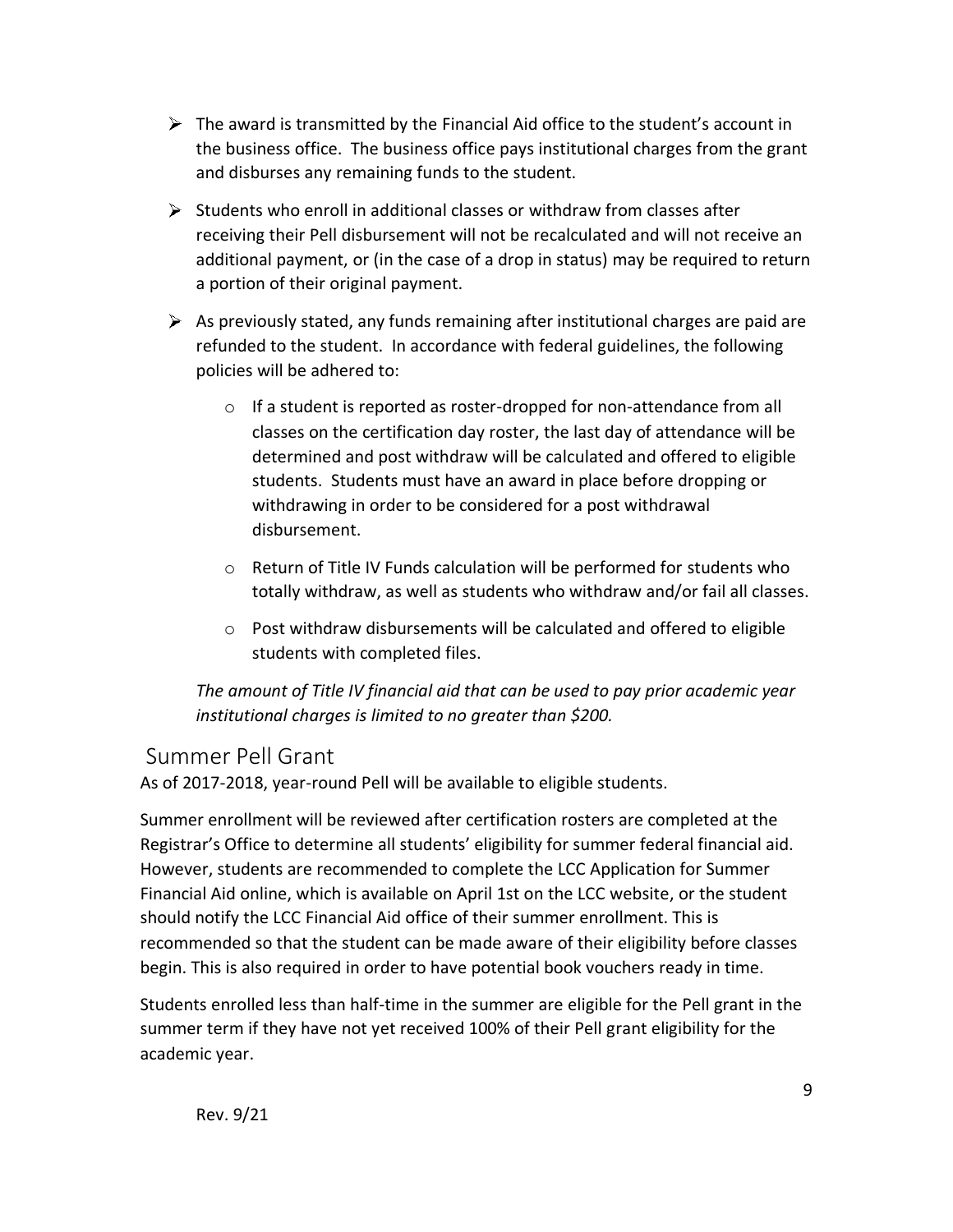Grant payments are calculated at the end of the certification period each term, after the registrar's office has recorded information from the instructor's certification roster.

The payments are made approximately four (4) weeks following the beginning of the summer term. The Pell grant status is determined by the number of hours in which a student is actively enrolled in classes going toward declared major, as of this date. Full time is 12 or more credit hours,  $\frac{3}{4}$  time is 9 to 11 credit hours,  $\frac{1}{2}$  time is 6 to 8 credit hours, and less than ½ time is 5 credit hours or less.

The award is transmitted by the Financial Aid office to the student's account in the business office. The business office pays institutional charges from the grant and disburses any remaining funds to the student.

## Budget Components for Pell Calculation

Pell grant awards are calculated using a full-time tuition and fee component based on 16 credit hours per semester, which is the number of credits necessary over a foursemester period to complete an Associate's Degree or the number necessary over two semesters to complete a Certificate Program. The same component is used for all students, regardless of enrollment status. The cost of attendance includes a budget for:

- $\triangleright$  Tuition and fees
- $\triangleright$  Room and board
- $\triangleright$  Books and supplies
- $\triangleright$  Miscellaneous
- $\triangleright$  Transportation
- **≻** Computer

Less than ½ time Pell Grant calculation uses the following budget:

- $\triangleright$  Tuition and fees
- $\triangleright$  Books and supplies
- $\triangleright$  Transportation

## Students in Default

Students who have defaulted on a Federal Direct or Stafford Loan, Perkins Loan, or who owe a refund on a federal grant will not be eligible for federal funding. The student's record must reflect that they are in good standing when the information is viewed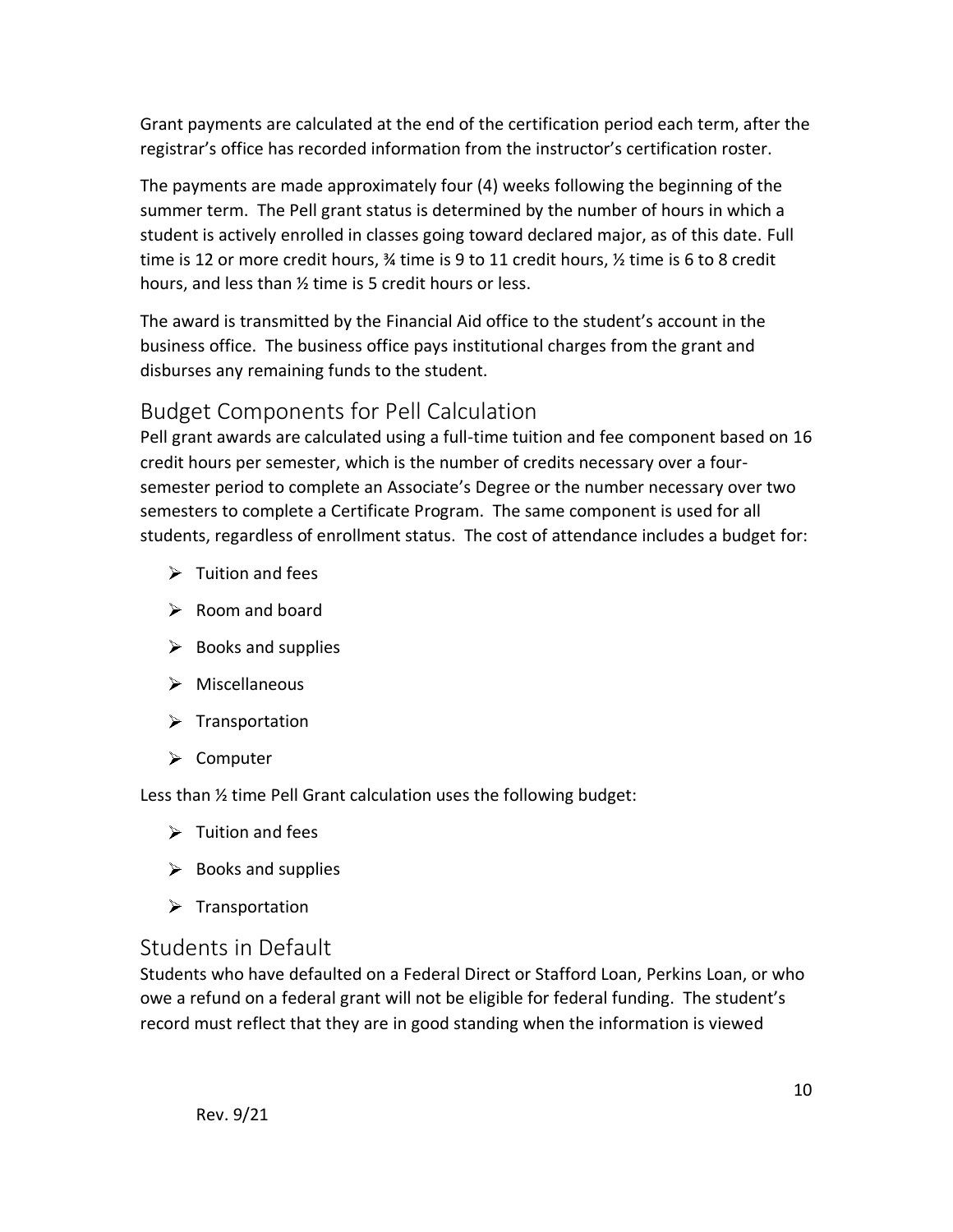through NSLDS online or a letter from the servicer indicating the student is in good standing.

If the institution has not received a valid ISIR and/or the NSLDS information does not reflect that the student is in good standing, on or before the last day of the period of enrollment, NO awards will be processed for the student.

Awards for defaulted students are not retroactive; awards for only the current term will be considered.

Default management student services are contracted with LCC by Wright International Student Services (WISS). WISS attempts to assist students in bringing their student loan account current and/or preventing loan default.

Federal Supplemental Educational Opportunity Grant (FSEOG) Awards from FSEOG are limited as funds depend on the allocation received from the Department of Education designated for LCC. Undergraduate students who are eligible for Pell Grant may be considered, awarding those with the highest unmet need first. FSEOG funds are credited to the student account, and then any remaining funds are allocated to the student. FSEOG awards are usually \$200 - \$500 per semester per student with federal funds providing 75% of the grant and LCC providing the remaining 25% from its own resources. LCC will award students with the highest unmet need on a first-come-first-serve basis until the FSEOG funds are depleted. If a student is granted an award through this program, it is not a guarantee that the student will receive it every semester or academic year.

## Federal Work-Study

Federal work-study will be offered to students with completed files who have also completed proper work-study paperwork and provided the required copies of identification. Work-study recipients must qualify according to demonstrated need. Students must apply for job openings and interview with supervisors. Supervisors will choose their work-study students from those interviewed. The supervisor keeps the student timesheet and turns it in to the Financial Aid office. The Financial Aid office will process the timesheets in Jenzabar and PowerFAIDS. The Financial Aid office monitors the student's hours and earnings with every payroll and sends reminders to supervisors when necessary. It is the responsibility of the supervisor to terminate a student who does not satisfactorily perform their duties.

## Procedure for Processing Work-Study

1. Before a student will be considered for work-study, they MUST have completed a FAFSA and have a complete file with the Financial Aid office.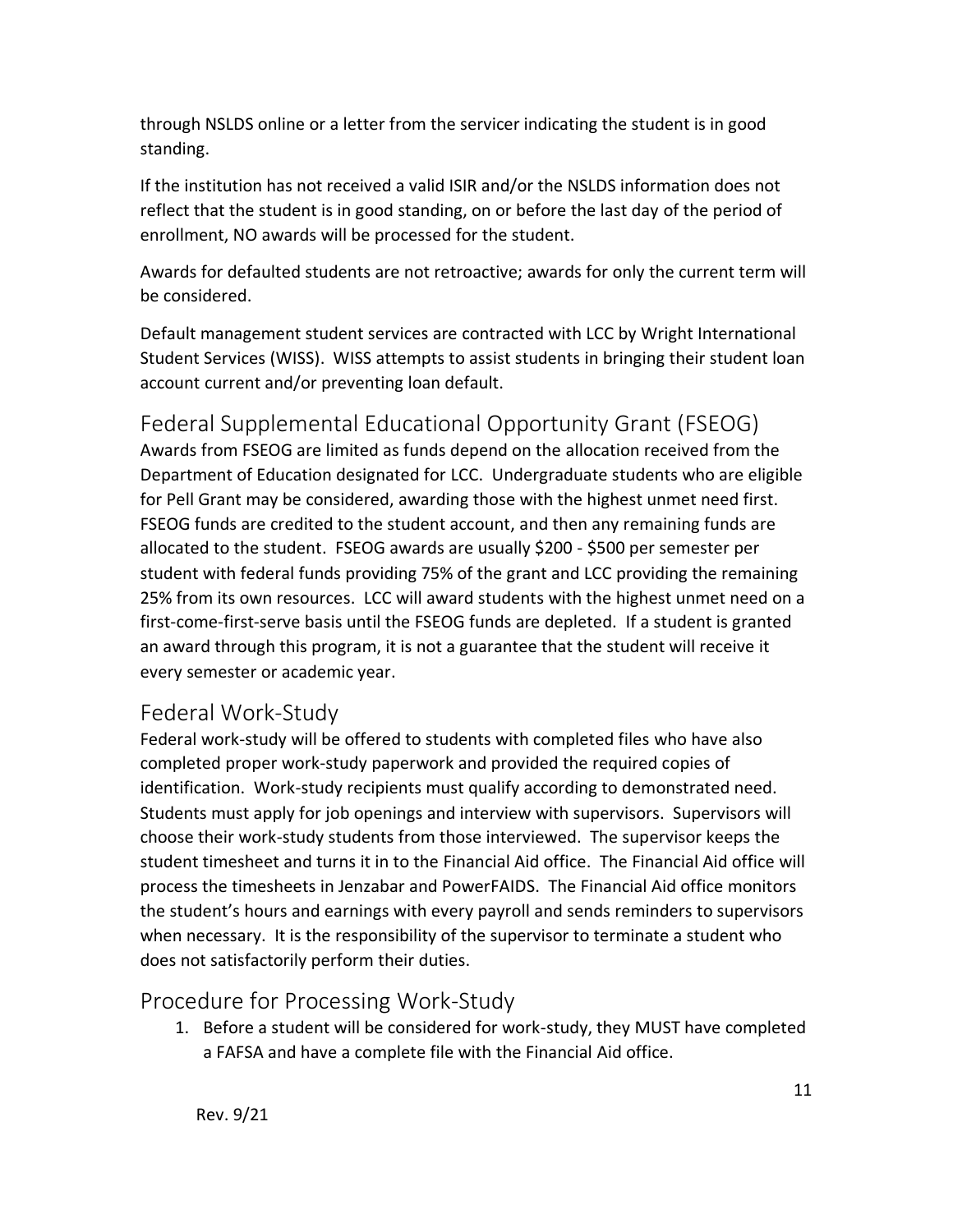- 2. Students must complete a student work-study application.
- 3. Students must correctly complete all required payroll forms and provide two forms of identification, which are accepted by the payroll office.
- 4. Students must complete the required paperwork.
- 5. Only after completing steps 1, 2, 3 and 4 will a student be allowed to begin working.

#### Work-Study Procedure for Processing Time-Sheets

Every timesheet will have to be turned in and signed by supervisor on the  $10<sup>th</sup>$  of each month or the Friday before the  $10<sup>th</sup>$ , if the  $10<sup>th</sup>$  is on a weekend. Timesheets turned in after the due date will be paid for in the following month.

#### Federal Direct Loan

The Federal Direct Loan program has both a subsidized and unsubsidized component. A subsidized Direct Loan will be provided only to a student with need, as defined by the federal need analysis. An unsubsidized Direct Loan will be provided to all students not to exceed their cost of attendance combined with other student financial assistance.

LCC has adopted the following policies:

- $\triangleright$  All students borrowing from the Federal Direct Loan Program at LCC will receive counseling before loan eligibility is determined. Students must complete [entrance counseling](https://studentloans.gov/myDirectLoan/index.action) from the U.S. Department of Education.
- $\triangleright$  All Students must complete the [master promissory note](https://studentloans.gov/myDirectLoan/index.action) annually from the U.S. Department of Education.
- All students must complete the [Loan Acknowledgement](https://studentloans.gov/myDirectLoan/index.action) annually from the U.S. Department of Education.
- $\triangleright$  Students must complete the LCC Federal Direct Loan Request Form, confirming the amount of the student loan for the academic school year.
- $\triangleright$  In keeping LCC's minimum academic progress requirements and default management plan, a student will be strongly advised to borrow minimal amounts while a student at LCC. These guidelines are based on principals of sound financial planning and take into consideration repayment obligations and projected income of community college graduates.
- $\triangleright$  All borrowers at LCC must be in school for 30 days during the loan period before proceeds will be disbursed.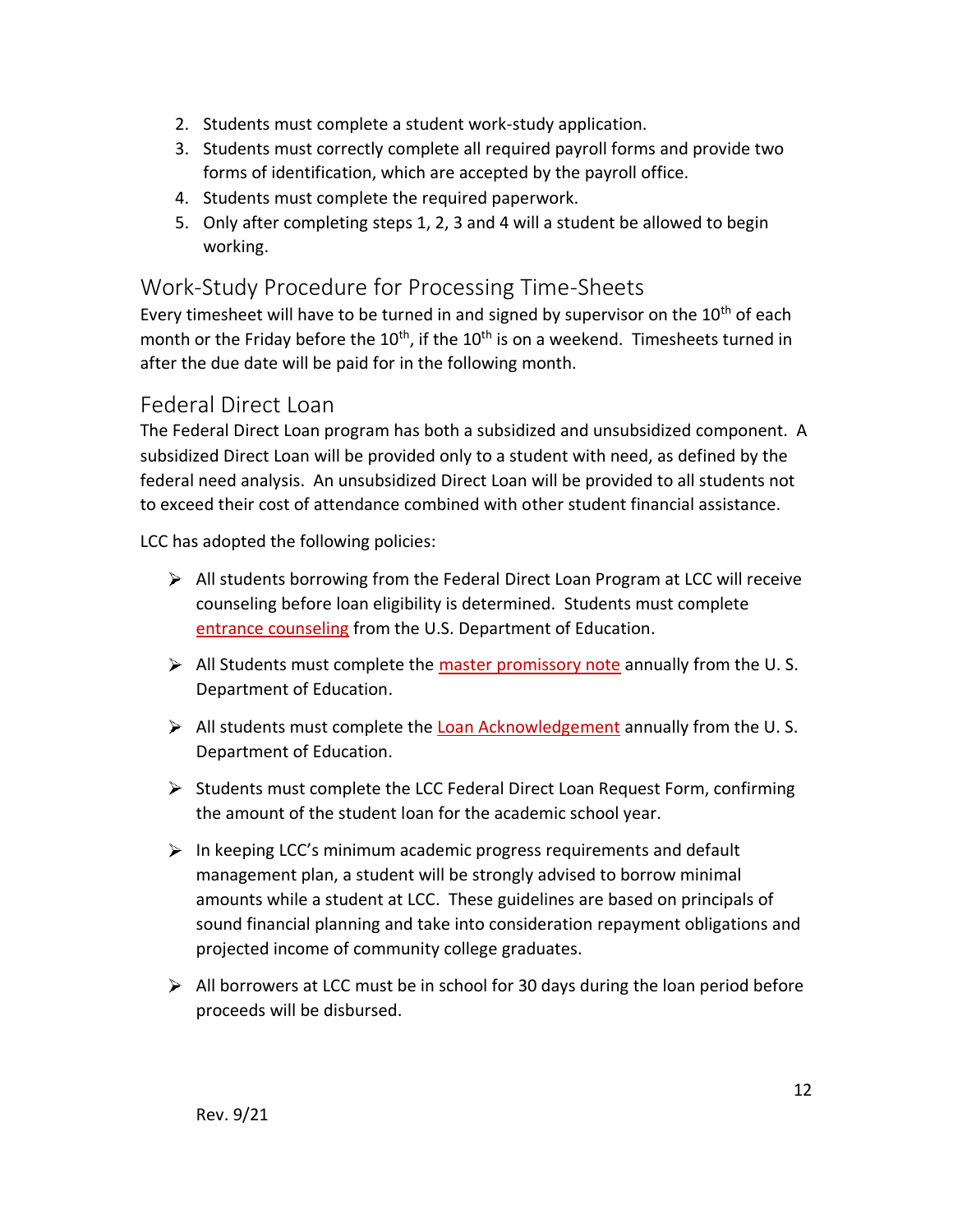- $\triangleright$  Loan payments are calculated at the end of the certification period each term, after the registrar's office has recorded information from the instructor's certification roster. The payments are made approximately six (6) weeks following the beginning of each term.
- $\triangleright$  If a student drops to less than half-time enrollment during a loan period, remaining loan amounts for the loan period will be cancelled as students must be enrolled in a minimum of 6 credit hours that have certified the date the loan is disbursed.
- $\triangleright$  The Financial Aid office will send the student an award letter showing the processed loan amount and tentative disbursement date as long as the student is enrolled in at least 6 credit hours at the time of the disbursement.
- $\triangleright$  Loans must be originated by the student's last date of attendance, and the student's financial aid file must be complete before the origination deadline.
- $\triangleright$  Shortly before the student loan borrower ceases at least half-time study at the institution and does not plan to enroll at least half time, exit counseling must be done on-line at [studentloans.gov.](https://studentloans.gov/myDirectLoan/index.action) Students must complete exit counseling upon exit of the institution. Exit counseling information will be mailed at the end of each semester.
- $\triangleright$  Labette Community College does not actively recommend, promote, or endorse alternative loan programs or lenders as the cost associated with attending LCC do not warrant the need for alternative loans.

#### LCC Direct Loan Process

- 1. Complete the Master Promissory Note (MPN) at [studentloans.gov](https://studentloans.gov/myDirectLoan/index.action)
- 2. Complete the entrance counseling at [studentloans.gov](https://studentloans.gov/myDirectLoan/index.action)
- 3. Complete the Loan Acknowledgement at [studentloans.gov](https://studentloans.gov/myDirectLoan/index.action)
- 4. Complete and submit the federal direct loan request form (an LCC form)

#### Summer Loan

 $\triangleright$  Awards for all students who have received a Direct Loan during the award year are not automatically calculated. Students should complete the Federal Application for Summer Financial Aid which is available on April 1st on the LCC website or the student should notify the LCC Financial Aid office of their summer enrollment.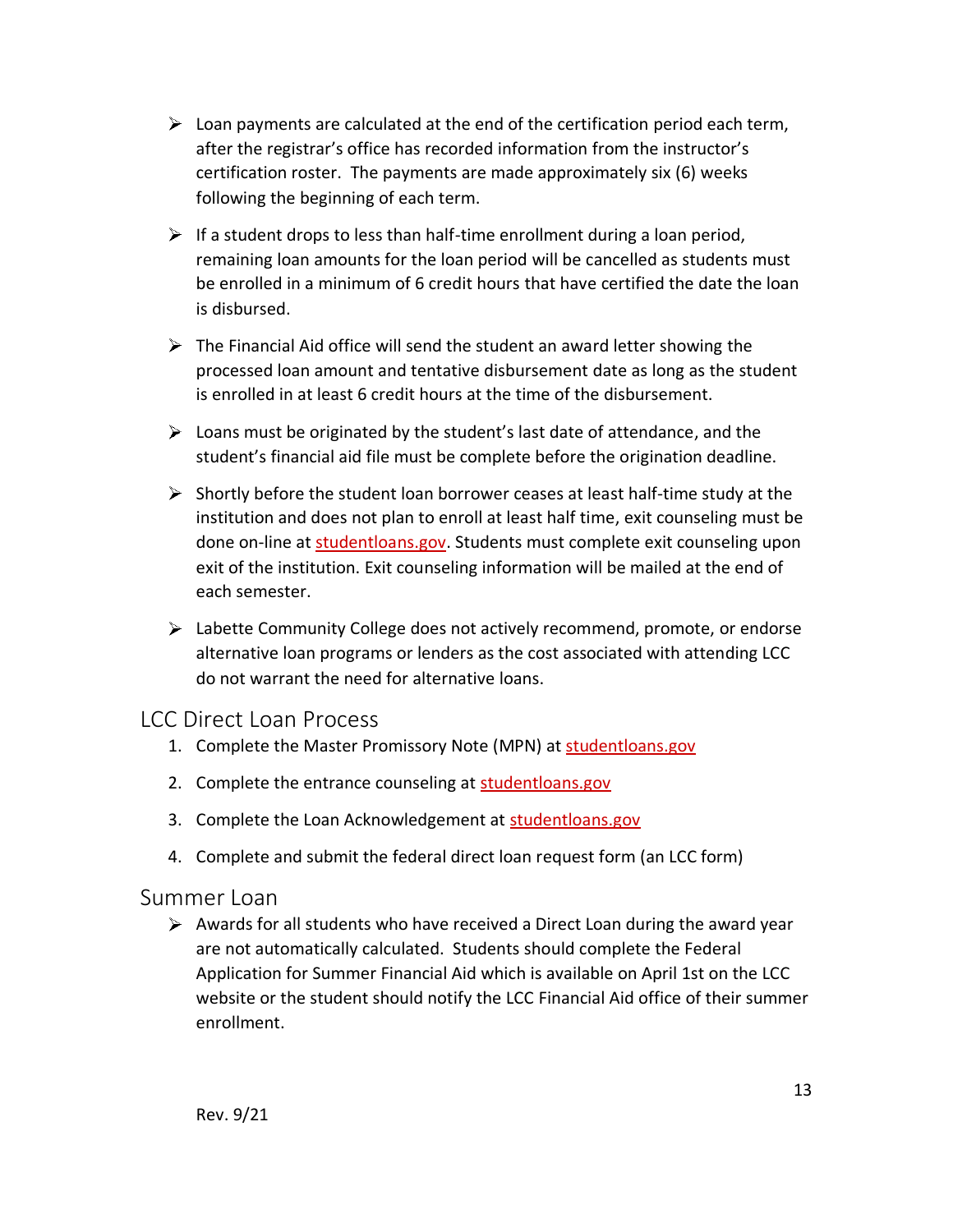- $\triangleright$  Enrollment will be verified and the student will be advised of their remaining eligibility for the summer semester.
- $\triangleright$  Student's enrollment status is determined by the number of hours in which a student is actively enrolled in classes going toward declared major.
- $\triangleright$  Less than half time students are eligible for summer Direct Loans.
- $\triangleright$  Loan payments are calculated at the end of the certification period each term, after the registrar's office has recorded information from the instructor's certification roster. The payments are made approximately four (4) weeks following the beginning of each term.
- $\triangleright$  If a student drops to less than half-time enrollment during a loan period, remaining loan amounts for the loan period will be cancelled as students must be enrolled in a minimum of 6 credit hours that have certified the date the loan is disbursed.
- $\triangleright$  The Financial Aid office will send the student an award letter showing processed loan amount and tentative disbursement date as long as the student is enrolled in at least 6 credit hours at the time of the disbursement.
- $\triangleright$  Loans must be originated by the student's last date of attendance and the student's financial aid file must be complete before the origination deadline.

Shortly before the student loan borrower ceases at least half-time study at the institution and does not plan to enroll at least half time, exit counseling must be done online at [studentloans.gov.](https://studentloans.gov/myDirectLoan/index.action) Students must complete exit counseling upon exit of the institution. Exit counseling information will be mailed at the end of each semester.

For more detailed information, please refer to the Direct Loan Quality Assurance Program.

## Federal Direct PLUS Loan for Parents

To receive a Direct PLUS Loan, eligible parents must complete the PLUS Loan documentation. Parents wishing to process a PLUS Loan must have the student file the FAFSA to verify citizenship. If an application for a PLUS Loan is denied, there are 3 options: the parent may obtain an endorser, appeal the decision with the U.S. Department of Education, or seek a parent loan with a private lender. If the parent has been denied a PLUS Loan, the dependent student may be eligible for an additional unsubsidized loan at the independent student level.

#### **LCC DIRECT PLUS LOAN PROCEDURES FOR PARENTS:**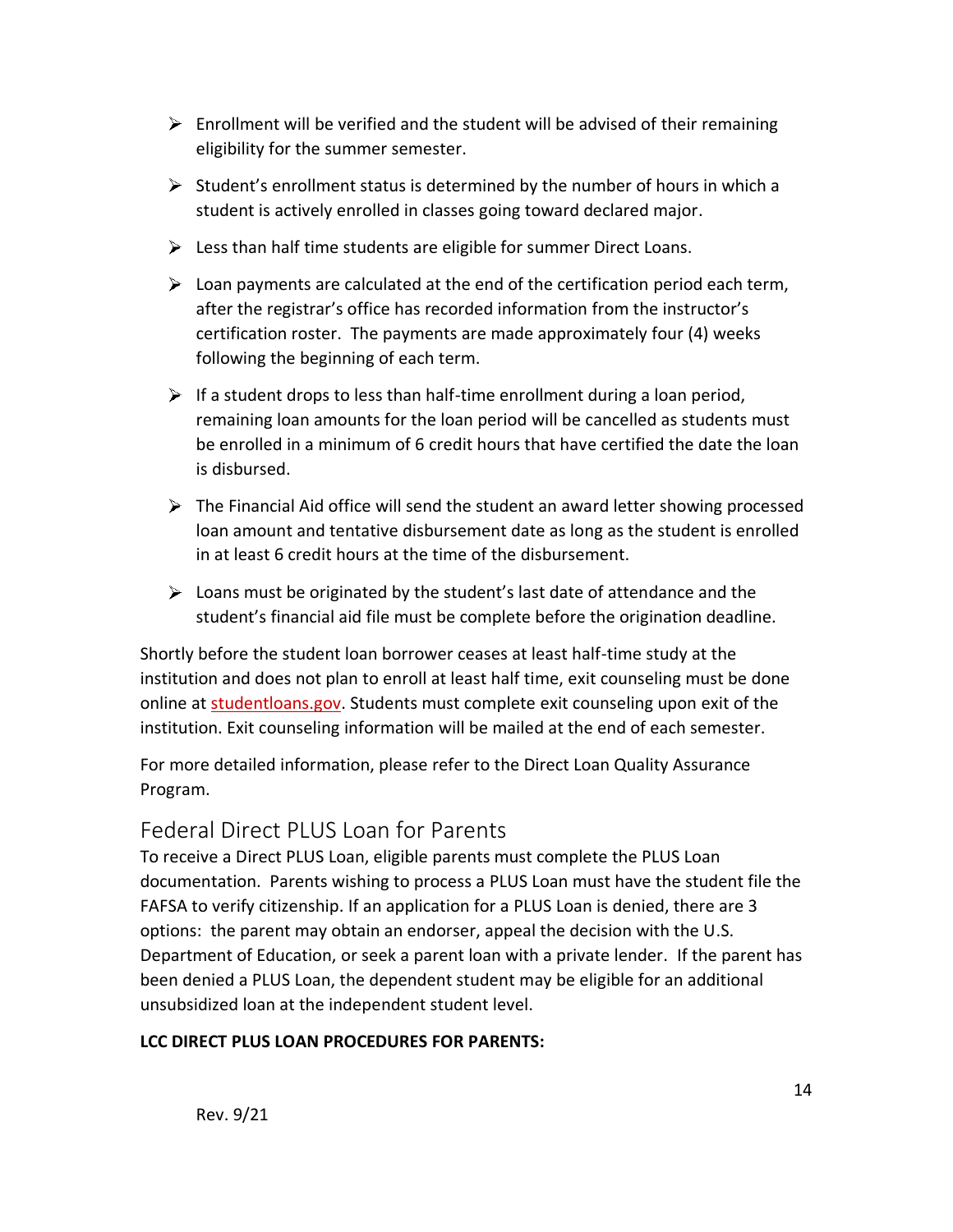- 1. Complete a Direct PLUS Loan Application online at [studentloans.gov](https://studentloans.gov/myDirectLoan/index.action)
- 2. Complete a Direct PLUS Loan Master Promissory Note (MPN) online at [studentloans.gov](https://studentloans.gov/myDirectLoan/index.action)
- 3. Complete Entrance Counseling online at [studentloans.gov](https://studentloans.gov/myDirectLoan/index.action)
- 4. Complete LCC Federal Direct PLUS Loan Request Form (LCC form)

#### Federal Direct Loan Consumer Information

If LCC enters into an agreement with a potential student, student, or parent of a student regarding a Direct Loan please be advised that the loan will be submitted to the National Student Loan Data System (NSLDS), and will be accessible by guarantee agencies, lenders, and schools determined to be authorized users of NSLDS.

#### Minimum Record Retention Periods

Pell and Teach Grants, Campus-Based Program Records

 $\triangleright$  Three years from the end of the award year for which the aid was awarded.

Except:

- $\triangleright$  Fiscal Operations Report (FISAP) and supporting records—3 years from the end of the award year in which the report was submitted.
- $\triangleright$  Perkins repayment records<sup>\*</sup> -- Until the loan is satisfied, or the documents are no longer needed to enforce the obligation.
- $\triangleright$  Perkins original promissory notes -3 years from the date the loan is assigned too ED, cancelled or repaid.

Direct Loans and FFEL:

- $\triangleright$  Records related to borrower's eligibility and participation 3 years from the end of the award in which the student last attended
- $\triangleright$  All other records, including any other reports or forms 3 years from the end of the award year in which the report was submitted.

*\*includes original repayment schedule, though manner of retention remains same as promissory note.*

# Section 6: R2T4

# Return of Title IV (R2T4) Policy

Federal Title IV funds are awarded to a student under the assumption that they will attend school for the entire period for which the assistance is awarded. When a student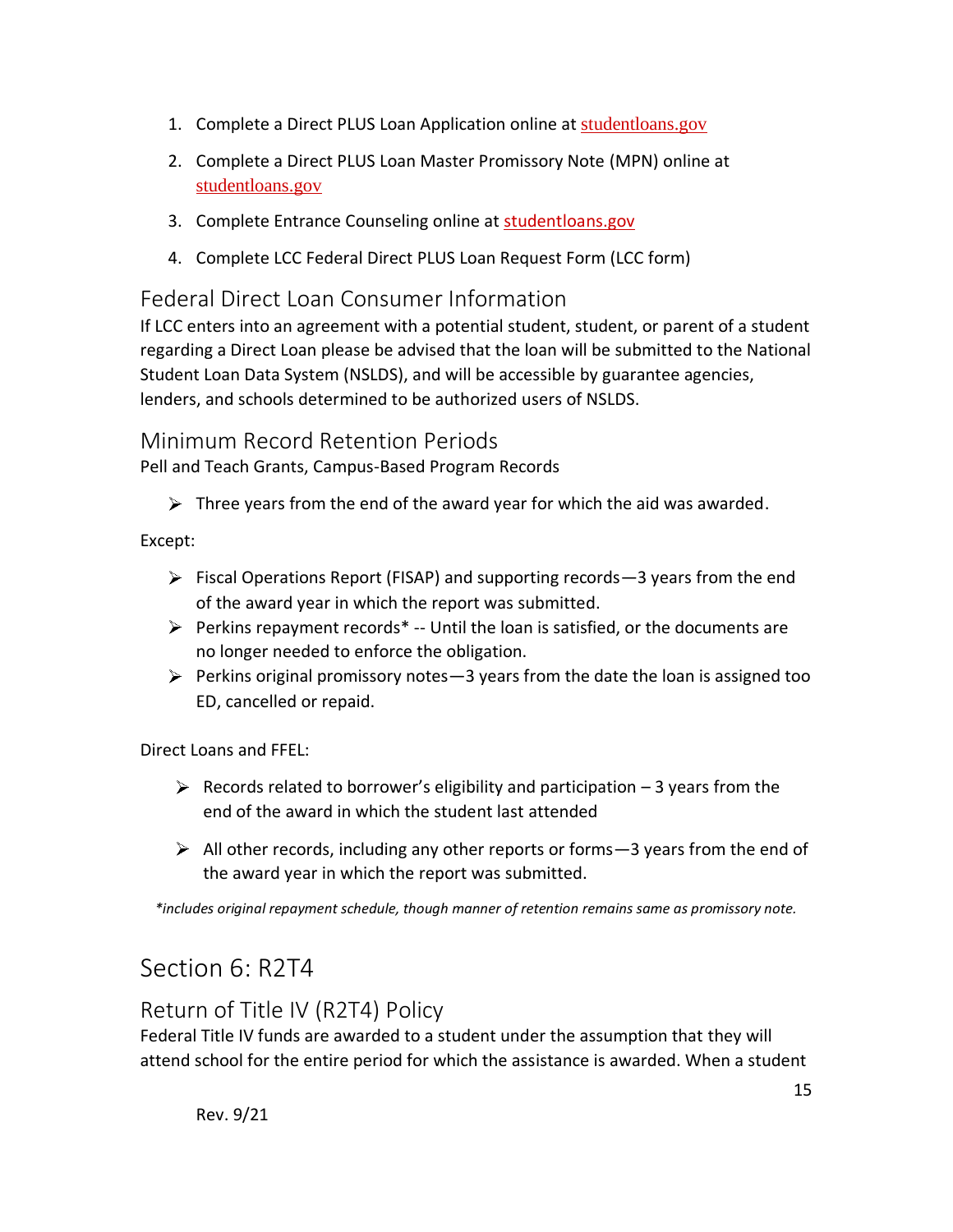withdraws from all of their courses, for any reason including medical withdrawals, they may no longer be eligible for the full amount of Title IV funds that they were originally scheduled to receive.

If the student withdraws from all courses prior to completing over 60% of a semester, they may be required to repay a portion of the federal financial aid that they received for that term. An R2T4 calculation from the U.S. Department of Education is used to determine the amount of federal student aid funds they will have earned at the time of the withdrawal.

The return of funds is based upon the concept that students earn their financial aid in proportion to the amount of time in which they are enrolled. Under this reasoning, a student who withdraws in the second week of classes has earned less of their financial aid than a student who withdraws in the seventh week. Once 60% of the semester is completed, a student is considered to have earned all of his financial aid and will not be required to return any funds. The Financial Aid office will still complete an R2T4 calculation.

The Office of Student Financial Assistance in accordance with 34CFR Sec. 668.22 calculates the Return of Title IV Funds for any student receiving Title IV Aid and subsequently withdraws and/or fails before or at the end of the enrollment period. Therefore, it is the student's responsibility to remit payment to LCC for any amount owed based on the R2T4 calculation.

#### Process to complete R2T4

A copy of all Add/Drop forms will be given to the Financial Aid office. Add/Drop forms will be reviewed weekly to determine if a student has completely withdrawn or dropped from all courses. A quality control has also been put in place as a double check with report from Jenzebar to ensure all withdraws and drops are reviewed throughout the semester. Once the Financial Aid office has determined a student has completely withdrawn, an R2T4 calculation will be done.

When completing an R2T4 calculation, a checklist of required documents are compiled. Each R2T4 calculation will have the following documentation:

- A/R Statement to show all charges
- Packaging Screen to show the aid that was or could have been disbursed
- Transcript with last date of attendance
- Schedule with last date of attendance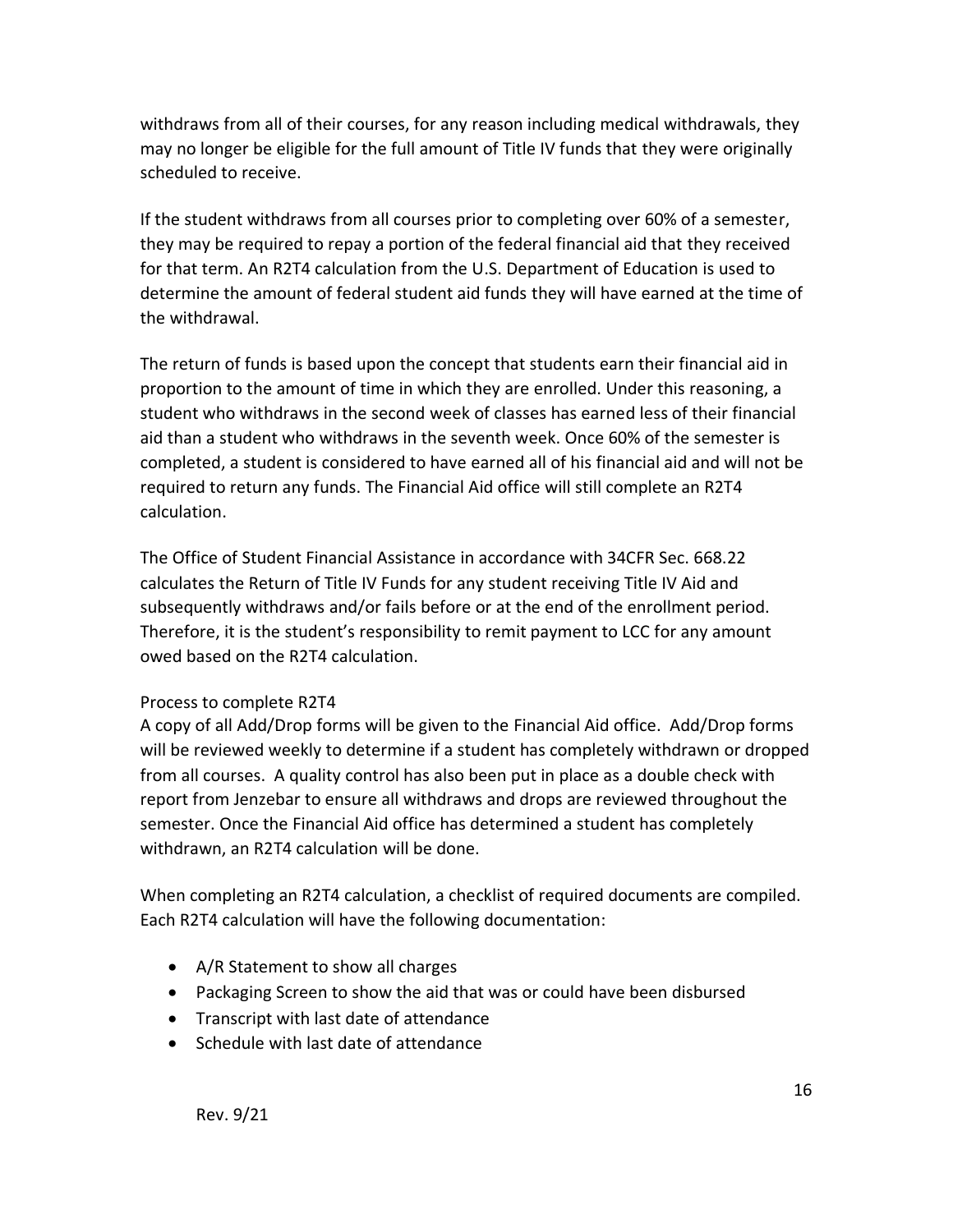- Add/Drop Form with attachment such as email if available stating the student's intent to withdraw or drop
- Copy of the R2T4 letter stating the amount of funds to be returned (if applicable)
- Copy of the R2T4 calculation

Once the R2T4 calculation is completed, all documents will be reviewed and signed by both the person completing the R2T4 and the person that reviewed the R2T4 calculation.

# Section 7: Consortium Agreement

Consortium agreements are an agreement between two colleges or universities to recognize registration at both locations for financial aid purposes. It certifies that only one of the two colleges can administer federal and state financial aid. The Home institution is where the degree will be earned, while the Host institution is not the paying nor the degree-granting institution.

Labette Community College participates in consortium agreements on a case-by-case basis. Students wishing to participate in a consortium agreement must be enrolled in at least three hours and must be degree-seeking at Labette Community College, if LCC is the Home institution. As the Home institution, LCC must receive consortium agreements by the end of the second week of classes.

If LCC is the Host institution, requests for consortium agreements will be completed after cert rosters have been received so that LCC may accurately verify attendance to the Home institution.

# Section 8: Verification Procedure

During verification, the college financial aid administrator will ask the applicant to supply copies of documentation to verify the data that was submitted on the [Free](http://www.finaid.org/fafsa/fafsa.phtml)  [Application for Federal Student Aid \(FAFSA\).](http://www.finaid.org/fafsa/fafsa.phtml) Verification is intended to improve the accuracy of the information submitted on the FAFSA. It is not intended to function like a forensic audit, but the Financial Aid office may not process requests for professional judgment or disburse federal student aid until the verification process is complete.

Financial aid administrators have the right to ask for any documentation they feel is necessary to complete verification. If the family refuses to supply this documentation, the college is prohibited from disbursing federal student aid to the student.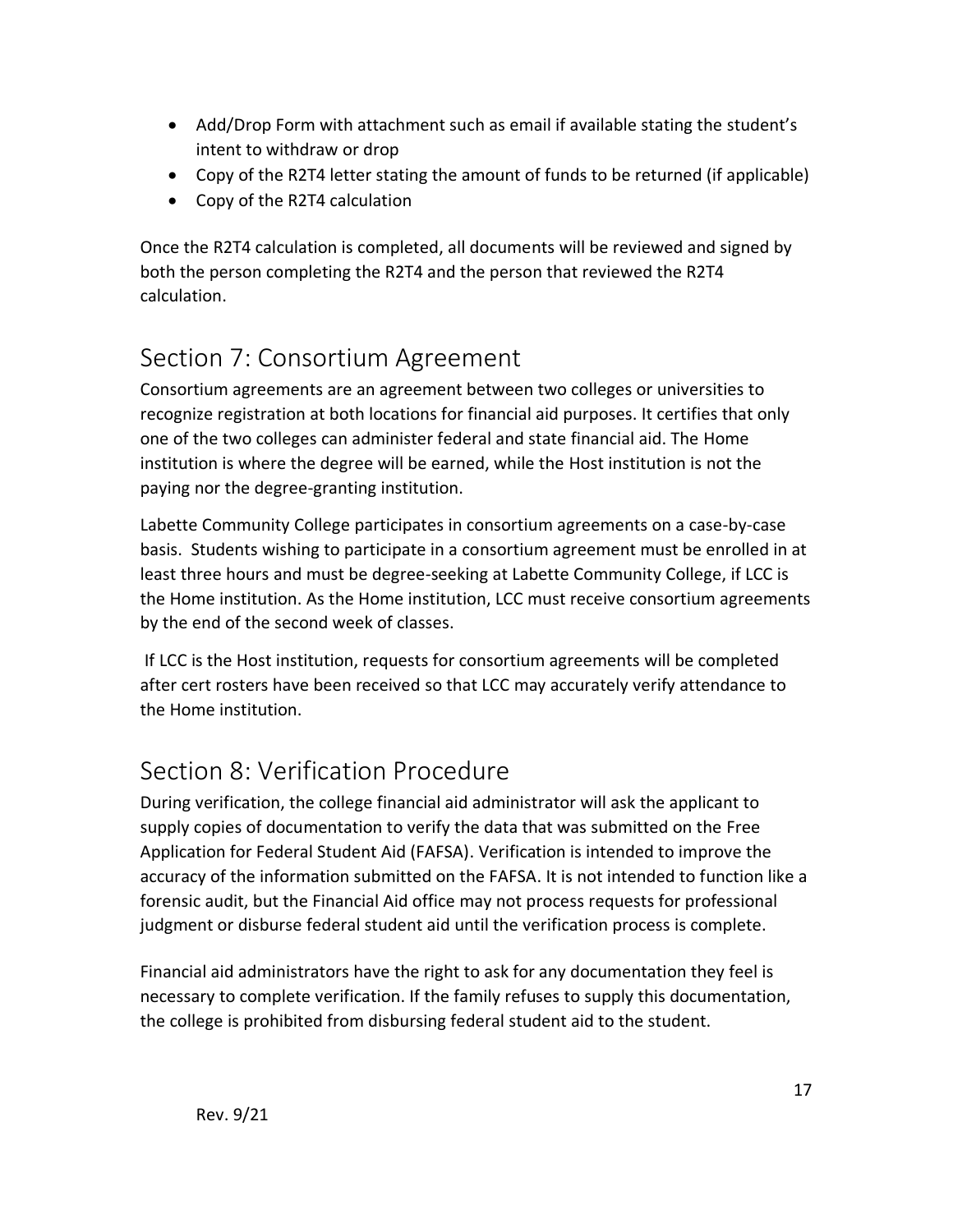The following documents will be verified from students that are selected for verification by the Department of Education for the 20-21 academic school year for the Verification Tracking Flags: V1, V4, and V5

| <b>Verification</b>              | <b>Verification Tracking</b>                                        | <b>FAFSA Information</b>                                                                                                                                                                                                                                                                                                                                                                                                                                         | <b>LCC's Acceptable</b>                                                                                                                                                                                                                                                                                                                                                                                                                                                  |
|----------------------------------|---------------------------------------------------------------------|------------------------------------------------------------------------------------------------------------------------------------------------------------------------------------------------------------------------------------------------------------------------------------------------------------------------------------------------------------------------------------------------------------------------------------------------------------------|--------------------------------------------------------------------------------------------------------------------------------------------------------------------------------------------------------------------------------------------------------------------------------------------------------------------------------------------------------------------------------------------------------------------------------------------------------------------------|
| <b>Tracking Flag</b>             | <b>Group Name</b>                                                   | <b>Required to be Verified</b>                                                                                                                                                                                                                                                                                                                                                                                                                                   | <b>Documents</b>                                                                                                                                                                                                                                                                                                                                                                                                                                                         |
| V <sub>1</sub><br>V <sub>4</sub> | <b>Standard Verification</b><br>Group<br><b>Custom Verification</b> | <b>Tax Filers</b><br><b>Adjusted Gross</b><br>$\bullet$<br>Income<br>U.S. Income Tax<br>$\bullet$<br>Paid<br><b>Untaxed Portions</b><br>of Individual<br>Retirement<br>Account (IRA)<br><b>Distributions</b><br><b>Untaxed Portions</b><br>of Pensions<br><b>IRA Deductions</b><br>and Payments<br><b>Tax Exempt</b><br>Interest Income<br><b>Education Tax</b><br>Credits<br><b>Nontax Filers</b><br>Income Earned<br>from Work<br><b>Tax Filers and Nontax</b> | <b>2018 IRS Tax</b><br><b>Return Transcript</b><br>Or Signed copy of<br>2018 1040 Tax<br>Return<br>2018 IRS<br>Verification of<br>Non-Filing Letter<br><b>OR</b><br>Reject letter from<br>IRS stating IRS<br>Non-Filing Letter<br>cannot be<br>processed along<br>with the 20-21<br>Parent<br>Verification of<br>Non-Filing From<br>or 20-21 Student<br>Verification of<br>Non-Filing Form<br>20-21 Standard<br><b>Verification Form</b><br>(V1)<br><b>Official High</b> |
|                                  | Group                                                               | <b>Filers</b><br>Number of<br>$\bullet$<br>Household<br><b>Members</b><br>Number in College                                                                                                                                                                                                                                                                                                                                                                      | <b>School Transcript</b><br>with Graduation<br>Date/Copy of<br>Passing GED/High                                                                                                                                                                                                                                                                                                                                                                                          |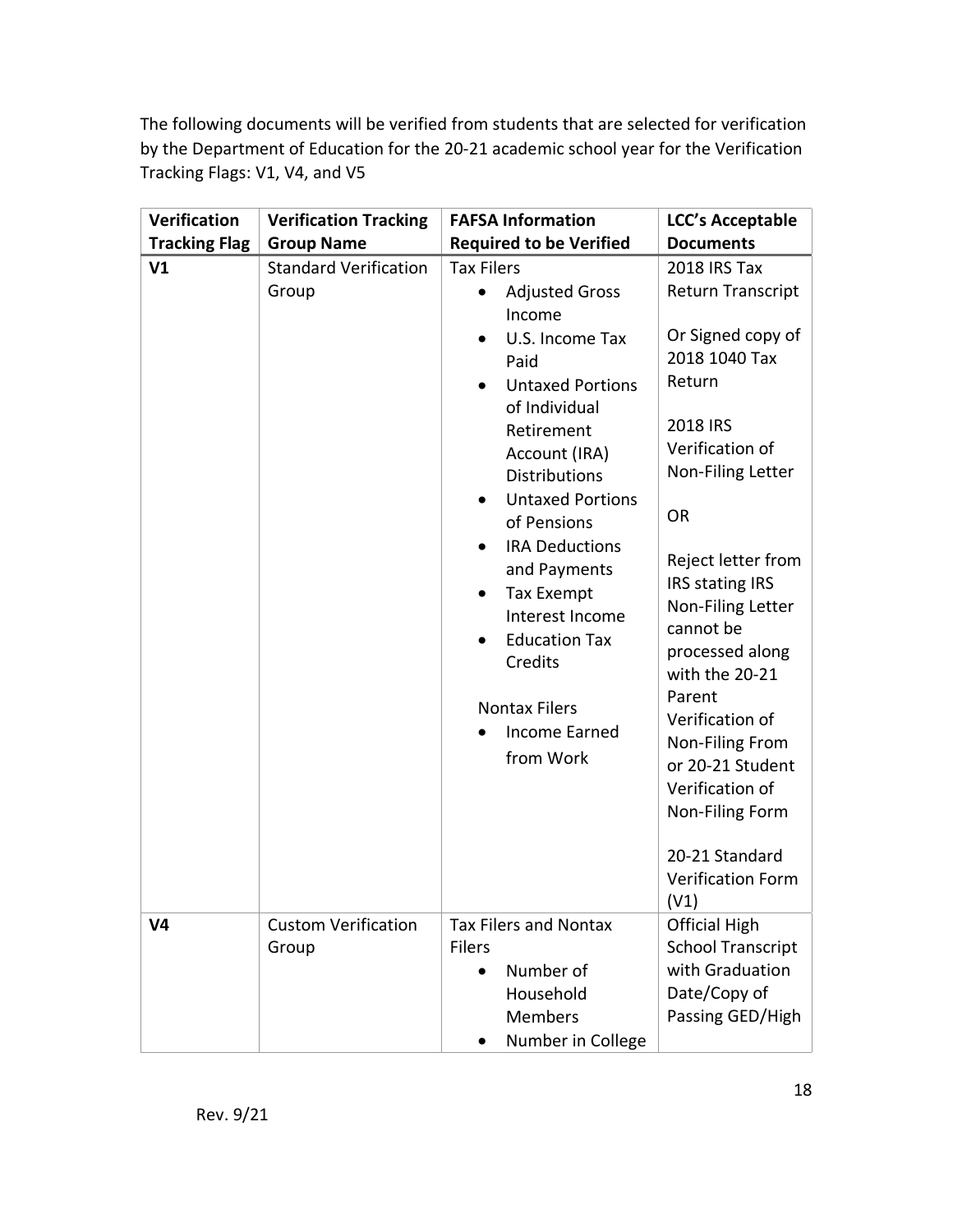| <b>Verification</b>  | <b>Verification Tracking</b>           | <b>FAFSA Information</b>                                                                                                                                                                                                                                                                                                                                                                                                                                                                                                                                                                | <b>LCC's Acceptable</b>                                                                                                                                                                                                                                                                                                                                                                                                                                                                                                           |
|----------------------|----------------------------------------|-----------------------------------------------------------------------------------------------------------------------------------------------------------------------------------------------------------------------------------------------------------------------------------------------------------------------------------------------------------------------------------------------------------------------------------------------------------------------------------------------------------------------------------------------------------------------------------------|-----------------------------------------------------------------------------------------------------------------------------------------------------------------------------------------------------------------------------------------------------------------------------------------------------------------------------------------------------------------------------------------------------------------------------------------------------------------------------------------------------------------------------------|
| <b>Tracking Flag</b> | <b>Group Name</b>                      | <b>Required to be Verified</b>                                                                                                                                                                                                                                                                                                                                                                                                                                                                                                                                                          | <b>Documents</b>                                                                                                                                                                                                                                                                                                                                                                                                                                                                                                                  |
|                      |                                        | High School<br><b>Completion Status</b><br>Identity/Statemen<br>t of Educational<br>Purpose                                                                                                                                                                                                                                                                                                                                                                                                                                                                                             | school<br>Equivalence<br>20-21 Custom<br><b>Verification Form</b><br>(V4)                                                                                                                                                                                                                                                                                                                                                                                                                                                         |
| V5                   | Aggregate<br><b>Verification Group</b> | <b>Tax Filers</b><br><b>Adjusted Gross</b><br>$\bullet$<br>Income<br>U.S. Income Tax<br>Paid<br><b>Untaxed Portions</b><br>of IRA<br><b>Distributions</b><br><b>Untaxed Portions</b><br>of Pensions<br><b>IRA Deductions</b><br>and Payments<br><b>Tax Exempt</b><br>Interest Income<br><b>Education Tax</b><br>Credits<br><b>Nontax Filers</b><br>Income earned<br>from work<br>Tax Filers and<br><b>Nontax Filers</b><br>Number of<br>Household<br>Members<br>Number in College<br>Identity/Statemen<br>t of Educational<br>Purpose<br><b>High School</b><br><b>Completion Status</b> | 2018 IRS Tax<br><b>Return Transcript</b><br>Or Signed copy of<br>2018 1040 Tax<br>Return<br>2018 IRS<br>Verification of<br>Non-Filing Letter<br><b>OR</b><br>Reject letter from<br>IRS stating IRS<br>Non-Filing Letter<br>cannot be<br>processed along<br>with the 20-21<br>Parent<br>Verification of<br>Non-Filing From<br>or 20-21 Student<br>Verification of<br>Non-Filing Form<br>20-21 Aggregate<br><b>Verification Form</b><br>(V5)<br><b>Official High</b><br><b>School Transcript</b><br>with Graduation<br>Date/Copy of |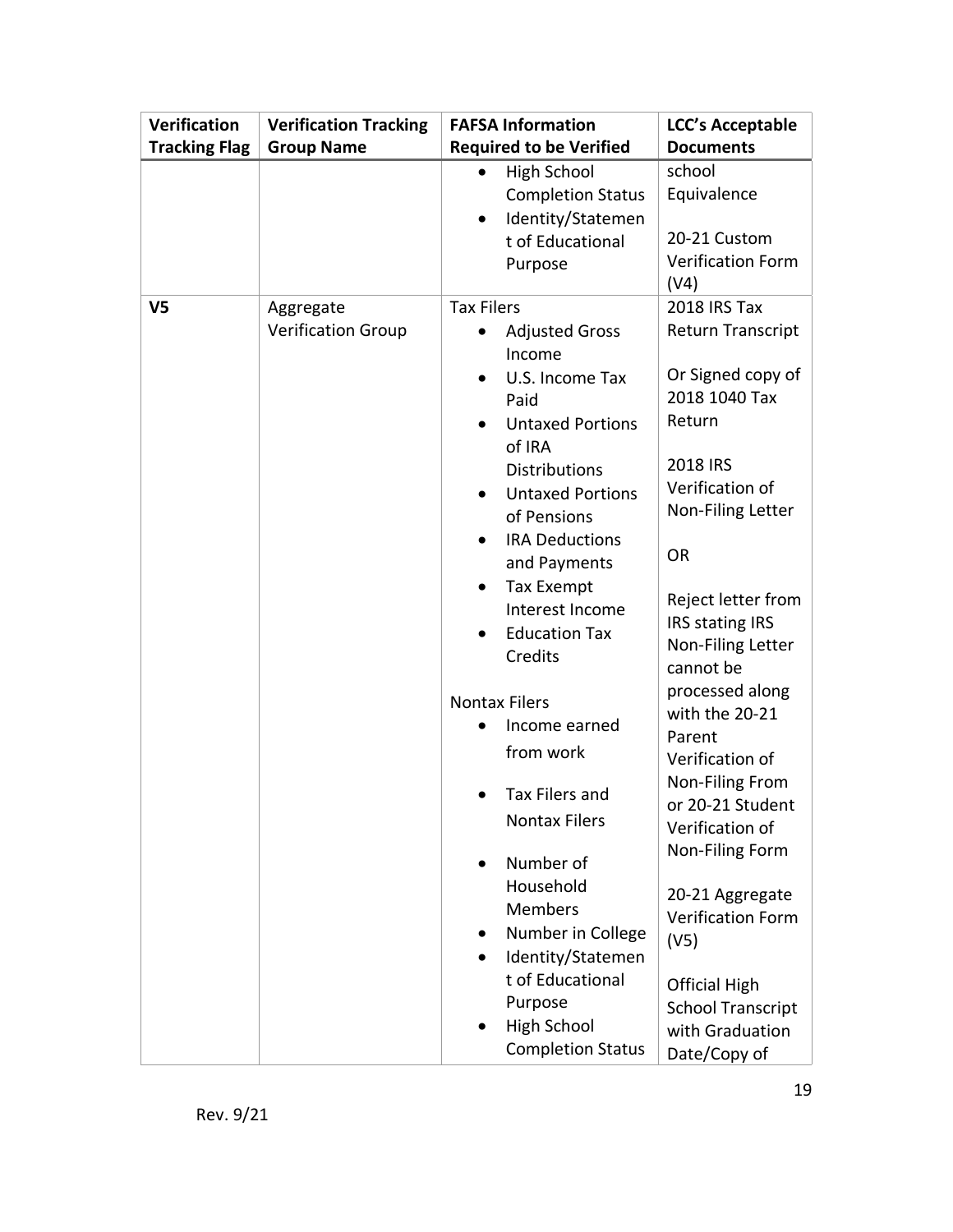| <b>Verification</b>  | <b>Verification Tracking</b> | <b>FAFSA Information</b>       | <b>LCC's Acceptable</b>                   |
|----------------------|------------------------------|--------------------------------|-------------------------------------------|
| <b>Tracking Flag</b> | <b>Group Name</b>            | <b>Required to be Verified</b> | <b>Documents</b>                          |
|                      |                              |                                | Passing GED/High<br>school<br>Equivalence |

After reviewing the documents required by the U. S. Department of Education for verification tracking flags: V1, V4, or V5, if there is any conflicting information, more documentation will be requested until the conflicting information is resolved. Documents that may be requested include but are not limited to the 20-21 Household Form, 20-21 Student Income Form, or 20-21 Parent Income Form.

Students may also be selected for verification by the institution. Students are selected for verification when there is conflicting information. Examples of such conflicting information include but are not limited to the marital status not matching the tax filing status, a missing parent on the FAFSA, or after talking to the student and the information is conflicting on the FAFSA. Documents that may be requested include but are not limited to the 2018 IRS Tax Return Transcripts, W2's, Marriage License, Divorce Decree, 20-21 Household Form, 20-21 Student Income Form, and 20-21 Parent Income Form.

LCC requires documentation from all students who would be considered a dependent who answer yes to a dependency question. Some documentation that may be requested include but are not limited to the marriage license, DD-214, copy of newest dependents birth certificate, proof of orphan/ward of court, parent's death certificate, emancipated minor paperwork, legal guardianship paperwork or 20-21 Unaccompanied Homeless Youth Form.

A student selected for verification by the institution or by the U. S. Department of Education must have their file complete no later than 45 days after the last date of attendance. The following deadlines are suggested to ensure a payment for the designated term:

- Fall semester: Dec.  $1<sup>st</sup>$
- Spring semester: May  $1<sup>st</sup>$
- Summer semester: June  $15<sup>th</sup>$

If a student's ISIR is selected for verification and the verification results in corrections to the ISIR, a payment may be made up to 60 days following the completion of verification to allow time for the corrections and payments. A payment will be made no later than September  $30<sup>th</sup>$  following the end of an award year.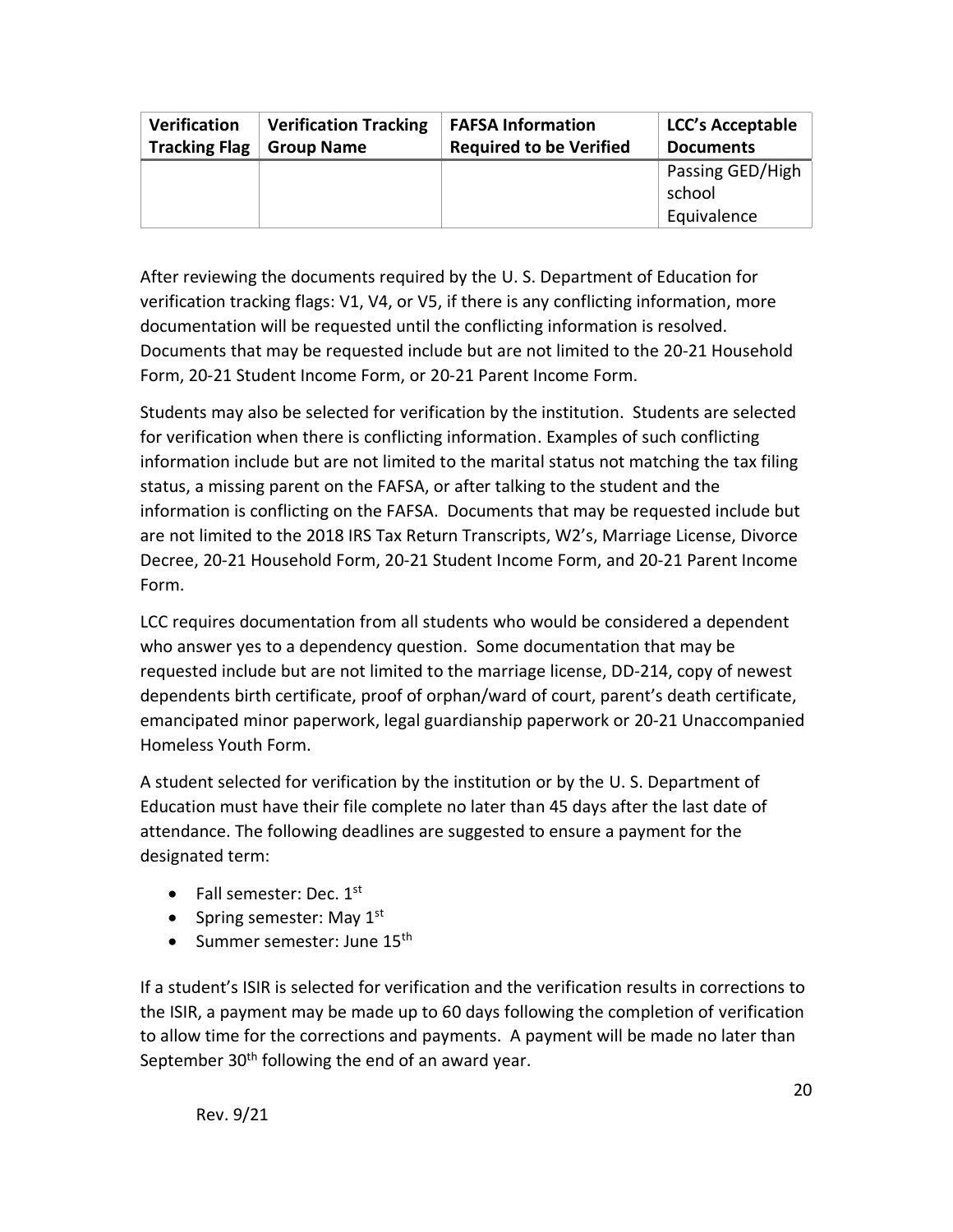# Section 9: Satisfactory Academic Progress Policy

There are two criteria for Satisfactory Academic Progress (SAP):

- Quantitative, which is the Pace of Completion, and
- Qualitative, which is GPA.

#### Pace of Completion

Students must complete 67% of credit hours attempted in their cumulative academic history. The number of credit hours completed will be monitored at the end of each academic semester. Students who do not complete 67% are required to appeal. Students must complete the appeal process, then the Financial Aid Appeal Committee will determine if the appeal is accepted and the stipulations of the appeal. If approved by appeal committee, students must complete 67% each term until their overall completion is at least 67%. Students will be placed on probation and must adhere to the stipulations of the appeal or aid will be suspended. If the appeal stipulation is not met, students must attend without federal financial aid until the overall completion rate is at least 67%.

Students who have attempted 12 credit hours less than 150% length of the program they are enrolled in will receive a notification informing them they will have to appeal for maximum semesters when they reach 150% length of the program they are currently enrolled in. Once they reach 150%, the student must complete the appeal process and the Financial Aid Appeal Committee will determine if the appeal is accepted as well as the stipulations of the appeal. Students will be placed on probation and must adhere to the stipulations of the appeal or aid will be suspended.

# Grade Point Average (GPA)

Students whose cumulative GPA is below 2.0 must complete the appeal process for low GPA. Students must complete the appeal process and the Financial Aid Appeal Committee will determine if the appeal is accepted and whether the stipulations of the 2.0 cumulative GPA or higher per term has been met. Students who do not maintain a 2.0 cumulative GPA or higher per term will have their aid suspended. These students must bring their cumulative GPA up to 2.0 or better without aid. Once the student has a GPA of 2.0 or higher they are able to apply for federal financial aid.

A student's cumulative GPA is used to evaluate academic progress. Students are considered to be making satisfactory progress toward an Associate Degree, or approved certificate program, if they maintain a minimum cumulative GPA of 2.0. Also, LCC requires students have at least a cumulative GPA of 2.5 to graduate.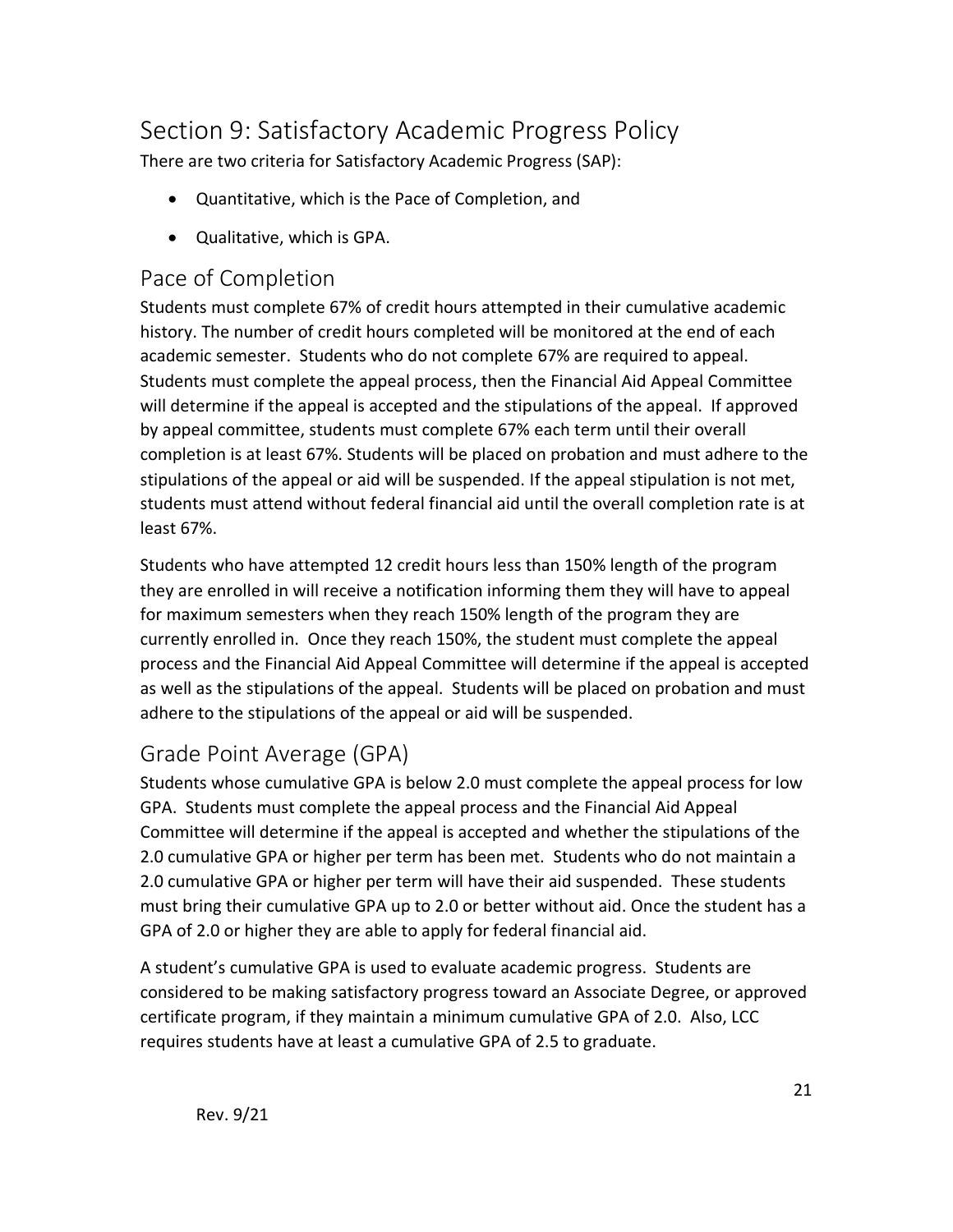Incomplete grades must be completed before aid for that semester is disbursed so GPA may be determined.

# Eligibility and Enrollment Status for Retaking Coursework

The regulatory definition for full-time students has been revised to allow a student to retake any previously passed course (one time only per previously passed course). For this purpose, passed means any grade higher than an F, regardless of any school or program policy requiring a higher qualitative grade or measure to have been considered to have passed the course. This retaken class may be counted toward a student's enrollment status, and the student may be awarded Title IV aid for the enrollment status based on inclusion of the class.

Normal SAP policy allows for a student to receive Title IV funds for retaking a course he or she failed, and if a student withdraws before completing the course that he or she is being paid Title IV funds for retaking, that is not counted as his or her one allowed retake for that course. However, if a student passed a class once, then is repaid for retaking it, and fails the second time, that failure counts as their paid retake, and the student may not be paid for retaking the class a third time.

# Kansas Promise Act SAP Policy

Labette Community College will follow the same institutional SAP policy as stated above for Kansas Promise Act. Appeals will be allowed following the same guidelines as institutional appeals. \*Subject to change based on regulations from Kansas Board of Regents.

# Section 10: Campus-Based Aid

In addition to Federal Financial Aid, LCC has other types of aid available to our students.

## Institutional Work-Study

Labette Community College awards institutional work-study to students who need and want to earn money for college expenses. After any scholarships and Pell are deducted from the student's unmet need, work-study can be considered. In no case will a student be eligible to work more than 20 hours a week. The college pay will vary depending on the area of employment and rates begin at \$7.25 per hour to students in the work-study program.

Students must apply for job openings and interview with supervisors. Supervisors will choose their work-study students from those interviewed. The supervisor keeps the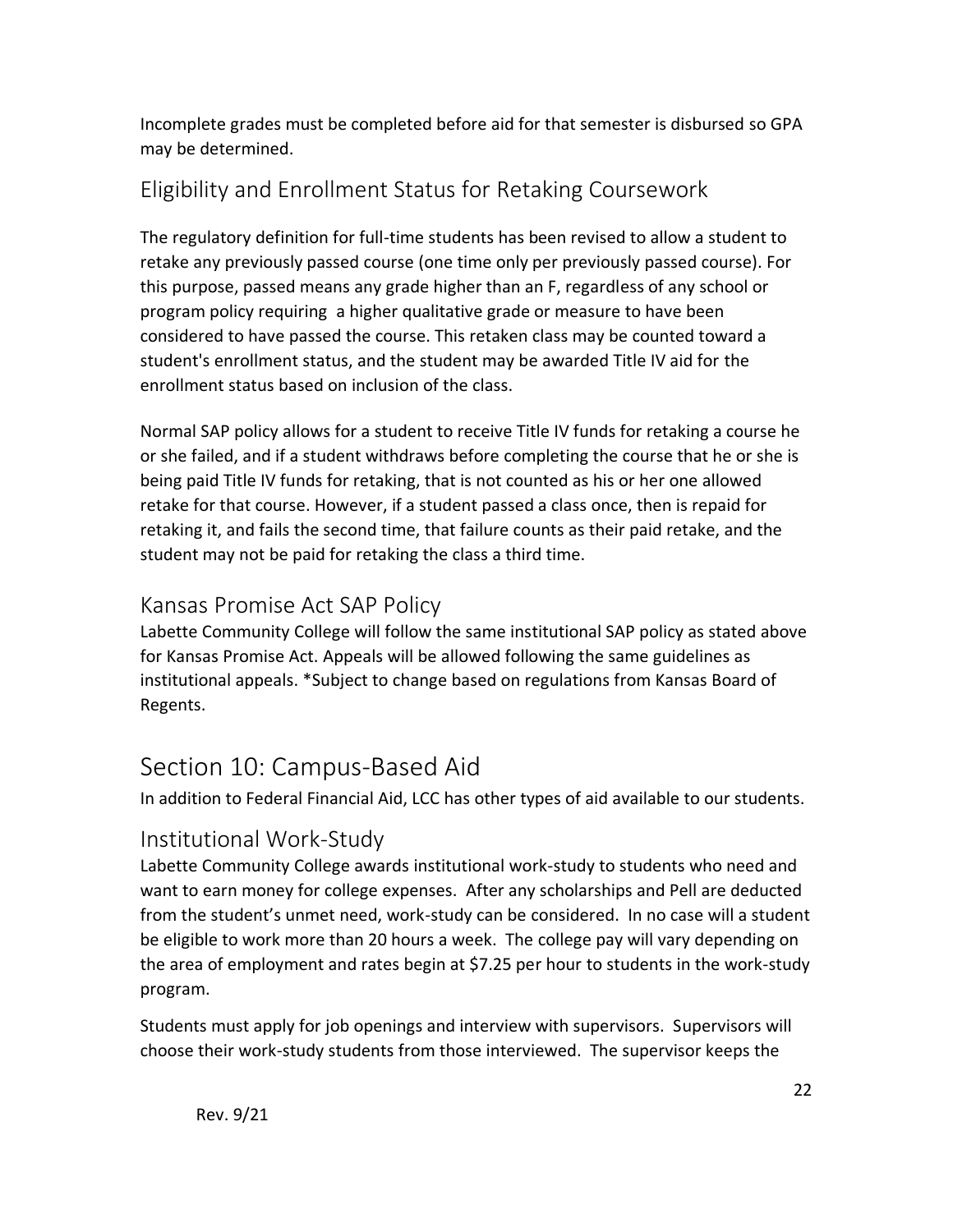student's timesheet and turns it in to the Financial Aid office. The Financial Aid office will process the timesheets in Jenzabar and PowerFAIDS. The Financial Aid office monitors the student's hours and earnings with every payroll and sends reminders to supervisors when necessary. It is the responsibility of the supervisor to terminate a student who does not satisfactorily perform his/her duties.

Procedure for Processing Work-Study

- $\triangleright$  Before a student will be considered for work-study, they MUST have completed a FAFSA and have a complete file with the Financial Aid office.
- $\triangleright$  Students must complete a student work-study application.
- $\triangleright$  Students must correctly complete all required payroll forms and provide two forms of identification which are accepted by the payroll office.
- $\triangleright$  Students must complete the required paperwork.
- $\triangleright$  Only after completing steps 1, 2, 3 and 4 will a student be allowed to begin working.

Work-Study Procedure for Processing Time-Sheets

Every timesheet will have to be turned in and signed by supervisor on the  $10<sup>th</sup>$  of each month or the Friday before the  $10<sup>th</sup>$ , if the  $10<sup>th</sup>$  is on a weekend. Timesheets turned in after the due date will be paid for the following month.

# Scholarship Policy

Scholarship Application Procedure

- 1. Students must submit the online 2021-22 Financial Aid Assistance/Scholarship Application to the Financial Aid office. The application is available on the LCC website. The priority deadline is March  $1<sup>st</sup>$  for the coming academic year and November 15<sup>th</sup> for Spring-only preference. Scholarship applications are due by the end of the second week of classes for fall and spring semesters. The summer scholarship application is due by the end of the first week of class. Debbie Groff deadlines may be found on our LCC website.
- 2. For activity assistance, the coach and/or instructor provides the Financial Aid office with the scholarship recipient's name and scholarship amount.
- 3. The Financial Aid office will forward the award letter to the student indicating approval and a denial letter will be sent to students with applications not approved.

Labette Community College offers scholarships on a competitive basis for academics, activities, and athletics to high school students and high school graduates, individuals who have successfully completed the General Education Development Examination, and/or students who can prove the ability to benefit from college-level instruction.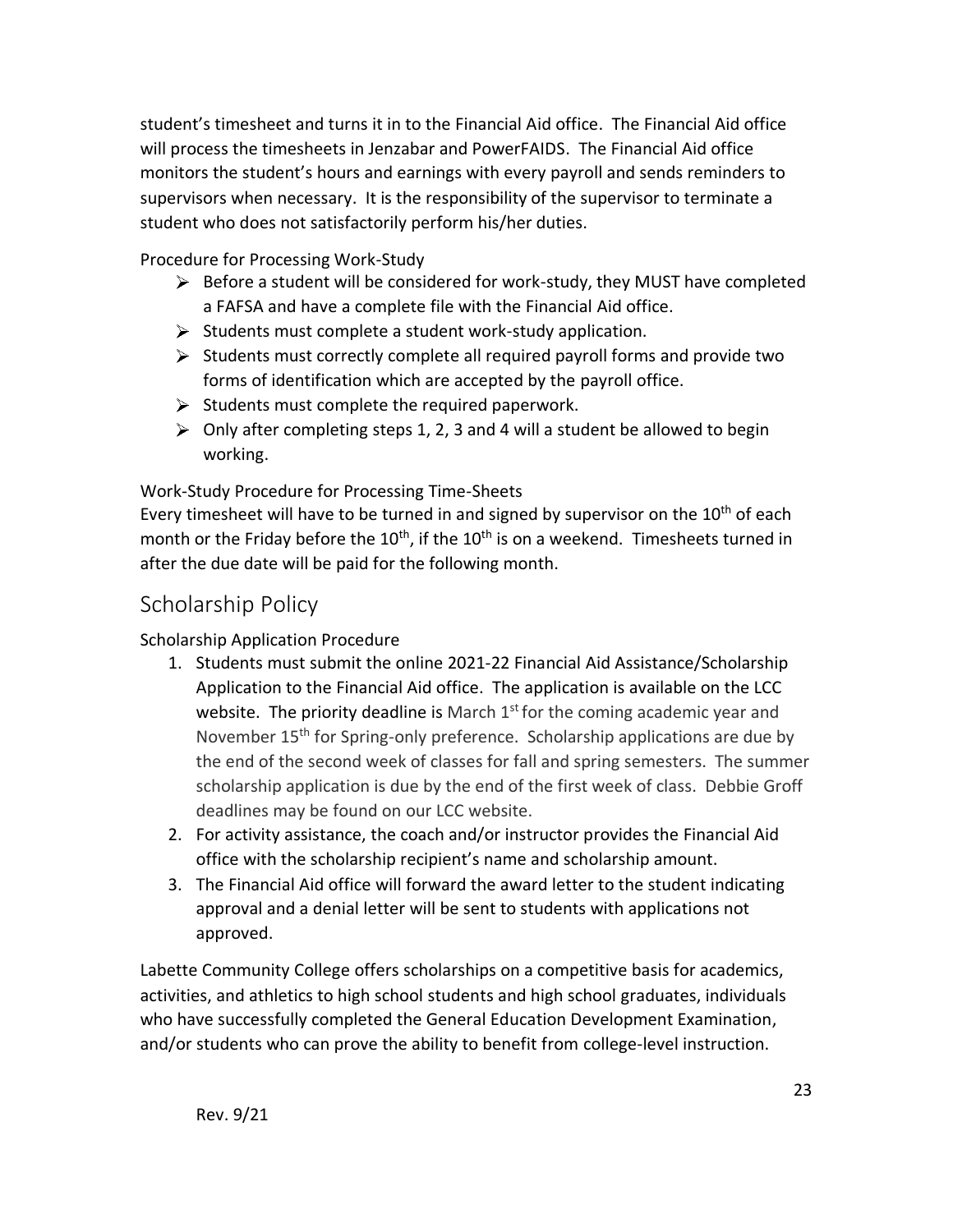Scholarships for academic, activity and athletic programs vary in dollar amounts.

- $\triangleright$  All students are responsible for the payment of institutional fees.
- $\triangleright$  Scholarships may be effective for up to two academic years, as determined by sponsors and in accordance with NJCAA regulations.
- $\triangleright$  Activity/athletic sponsors may submit a written appeal to the Vice President of Student Affairs for exceptions to the scholarship policy.
- $\triangleright$  The LCC scholarship application is found online on our LCC website. Applications are due by the end of the second week of classes for fall and spring semesters. The summer scholarship application is due by the end of the first week of class. Priority deadlines also apply and may be found on our website.

#### Availability of Funds

Students are encouraged to apply early for scholarships. Online applications are available on the LCC website. Preference will be given to applications received prior to March 1<sup>st</sup> for the upcoming school year. Grade point average (GPA) and the number of hours enrolled are considerations but not always deciding factors.

All scholarship awards are subject to availability of funds. (Although some students may qualify for a specific type of assistance, funds may not be available.) Some courses may qualify for financial assistance. Students are encouraged to apply by March  $1^{st}$  for the coming academic year and November 15<sup>th</sup> for Spring-only preference as most scholarships are first come first serve.

Note: Fees are not covered by institutional scholarships - which are \$55.00 per credit hour. (Subject to change)

#### Types of Scholarships

#### *Academic Scholarships*

High school seniors may apply for an academic scholarship to be used for the first academic year following high school graduation, with renewal pending performance and availability of funds. High school students must provide an official six-semester high school transcript directly to the LCC Financial Aid office, along with completing the scholarship application online, in order to be considered for academic scholarships.

| Award                     | <b>Grade Point Average*</b><br>(Based on six semesters) | <b>AMOUNT</b><br>(up to 16 credit hours) |
|---------------------------|---------------------------------------------------------|------------------------------------------|
| <b>Presidential Award</b> | 3.75-4.00                                               | **Tuition/plus \$200                     |
|                           |                                                         | books per semester                       |
| <b>Vice Presidential</b>  | 3.50-3.74                                               | **Tuition/plus \$100                     |
| Award                     |                                                         | books per semester                       |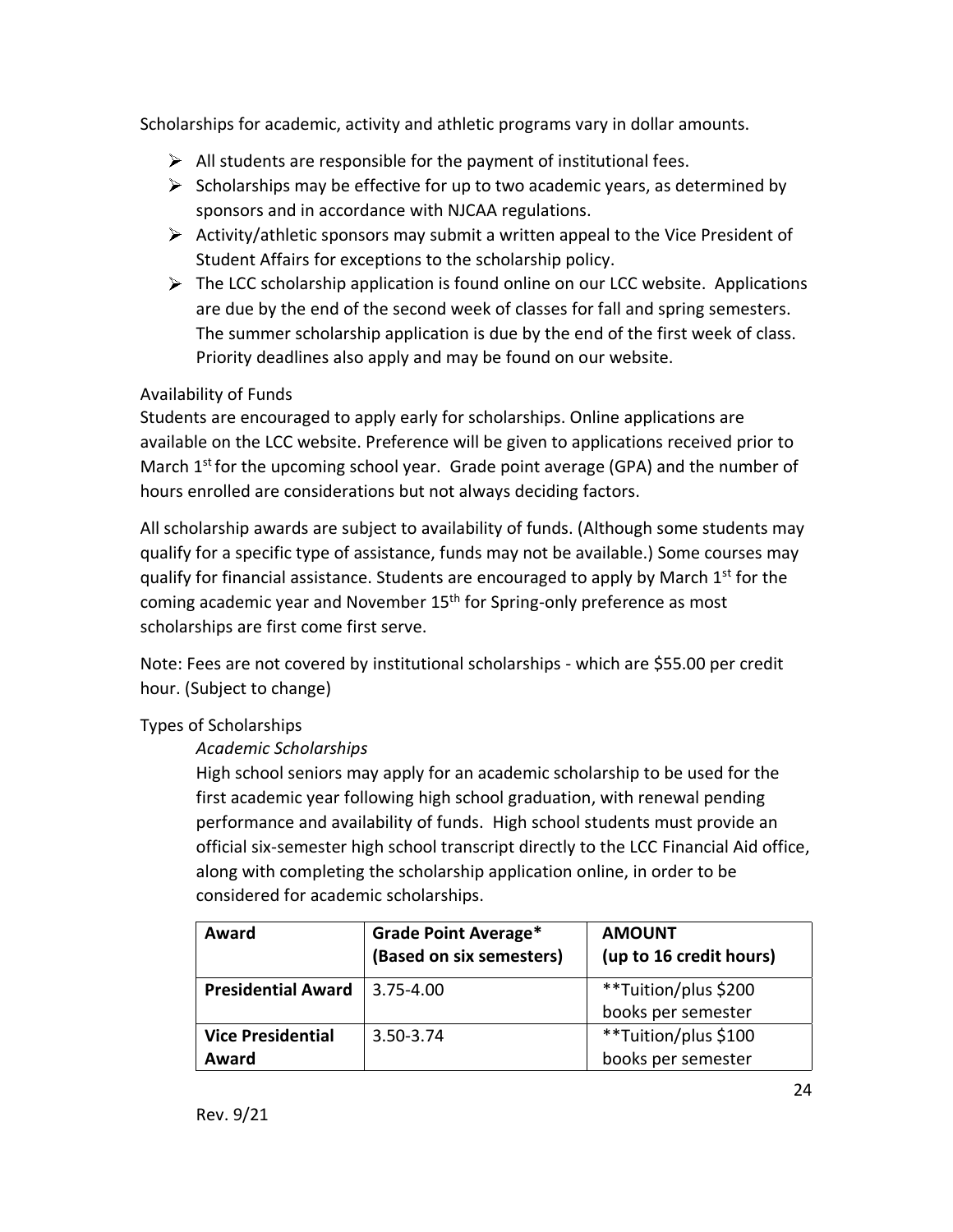| Award              | <b>Grade Point Average*</b><br>(Based on six semesters) | <b>AMOUNT</b><br>(up to 16 credit hours)  |
|--------------------|---------------------------------------------------------|-------------------------------------------|
| <b>Merit Award</b> | $3.00 - 3.49$                                           | **Tuition/plus \$50 books<br>per semester |

\*GPA is based on six semester transcript. High school students must provide their official six-semester transcript to the Financial Aid office in order to be considered for an academic scholarship.

\*\*Tuition amount will cover up to 16 credit hours per semester

Student must be enrolled in 12 or more credit hours by June 15 prior to fall semester and December 15<sup>th</sup> for spring semester to validate acceptance. Healthcare students should check with their appropriate Director. Students who withdraw to less than 12 credit hours will be ineligible the next renewal period. Students must maintain the required cumulative GPA.

Reapplication: (scholarships may be renewed as long as funds are available.)

#### *General Assistance*

Students must meet the following characteristics to be considered for aid, if funds are available: enrolled and have at least an LCC grade point average of 2.5.

#### *Activity Assistance*

Assistance is awarded per semester or academic year for performance (i.e. baseball, basketball, wrestling, volleyball, softball, graphic design, etc). Criteria and length of scholarship are established by the coaches and/or instructors of each activity.

#### *International Assistance*

Awarded to international students (funds permitting) who have maintained a cumulative LCC GPA of 2.5. The scholarship shall not exceed the in-state rate of tuition for 16 hours per semester.

#### *Labette County Assistance*

Labette County residents must complete the scholarship application by stated deadline to be eligible to receive full tuition up to 16 credit hours per semester at LCC, regardless of previous GPA. Reapplication and 2.5 cumulative GPA are necessary for renewal. Some exceptions may apply. Fall, spring, and summer scholarship applications are due by the end of the semester or the student's last day of attendance. If an application is submitted after the student stops attending, then an appeal may be submitted in order to be considered for the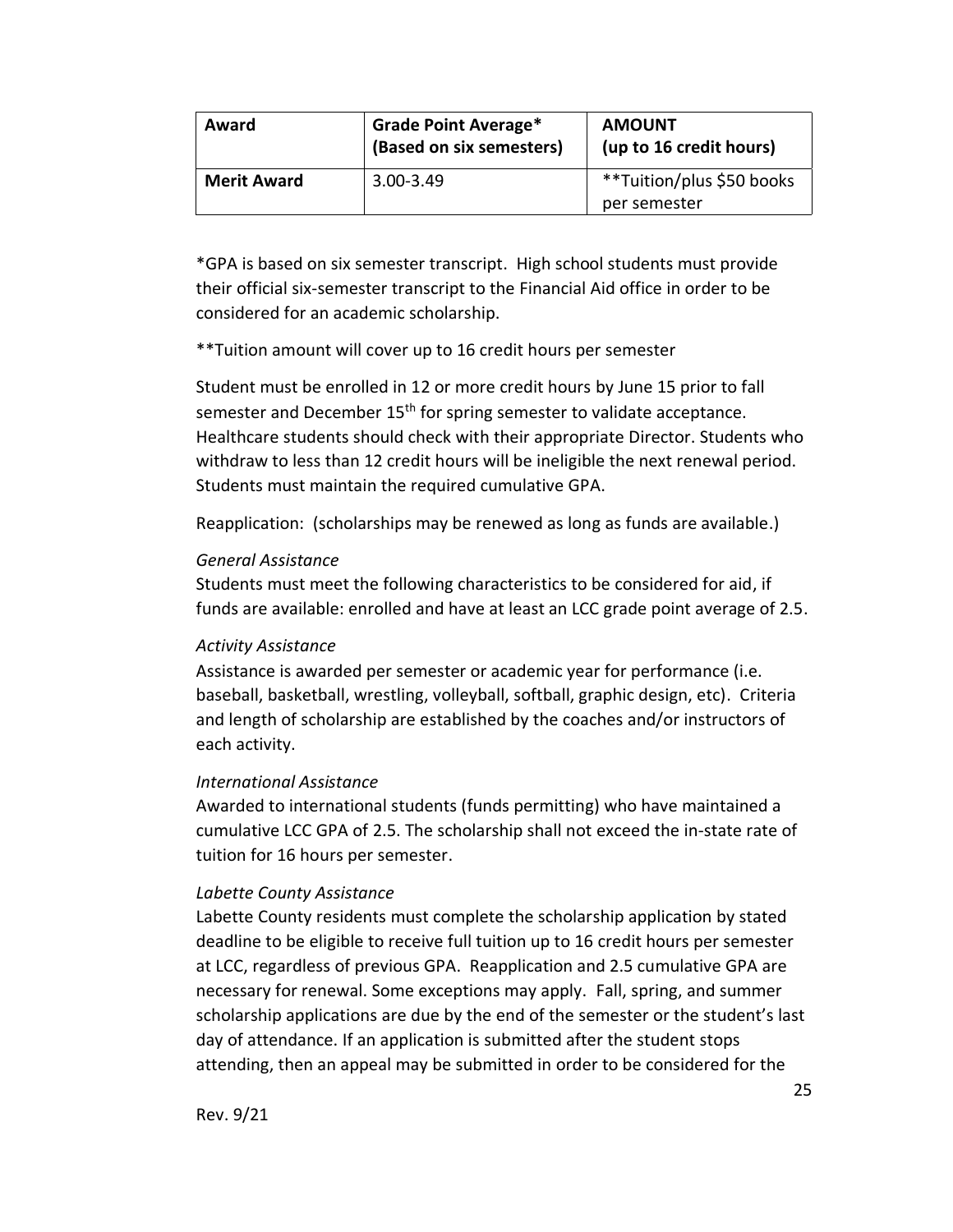scholarship. The appeal should be requested from and submitted to the Vice President of Finance and Operations.

#### *Foundation Scholarships*

Many Foundation scholarships from private and corporate donors are available and awarded according to applicant qualifications and funding availability. Students who are awarded Foundation scholarships must submit a completed scholarship acceptance form in order to validate their award. Written thank you letters may also be required before award is validated. Early application is encouraged. Maintaining enrollment of at least six credit hours and a GPA of at least 2.5 is required unless otherwise stated in the award criteria.

#### *BOOK SCHOLARSHIPS*

Book Scholarships are available for students to apply for sponsored by campus organizations and employee groups.

#### *DEBBIE GROFF MEMORIAL BOOK SCHOLARSHIP*

The Debbie Groff Memorial Book Scholarship is sponsored by faculty, professional staff, and educational support staff and requires the completion of a separate scholarship application which may be found on our LCC website. Students who are not already receiving textbook aid will be given first priority. Debbie Groff Memorial Book Scholarship application and deadline dates do apply for fall, spring, and summer semesters and may be found on our LCC website.

# Higher Education Emergency Relief Fund (HEERF)

**Purpose:** The Higher Education Emergency Relief Fund II (HEERF II) has been created to assist students with covering any component of the student's cost of attendance (COA); or emergency costs that arise due to Coronavirus, such as but not limited to tuition, food, housing, health care, mental health care, or child care. Labette Community College is required to prioritize grants to students demonstrating exceptional financial need. Funds will continue to be disbursed until all funds have been depleted. Grants will be awarded on a first come first serve basis. Labette Community College can adjust this plan as seen needed to benefit students that have been impacted by the disruptions of campus operations do to coronavirus.

**Eligible students:** US Citizen or an Eligible Non-Citizen; Currently enrolled at Labette Community College.